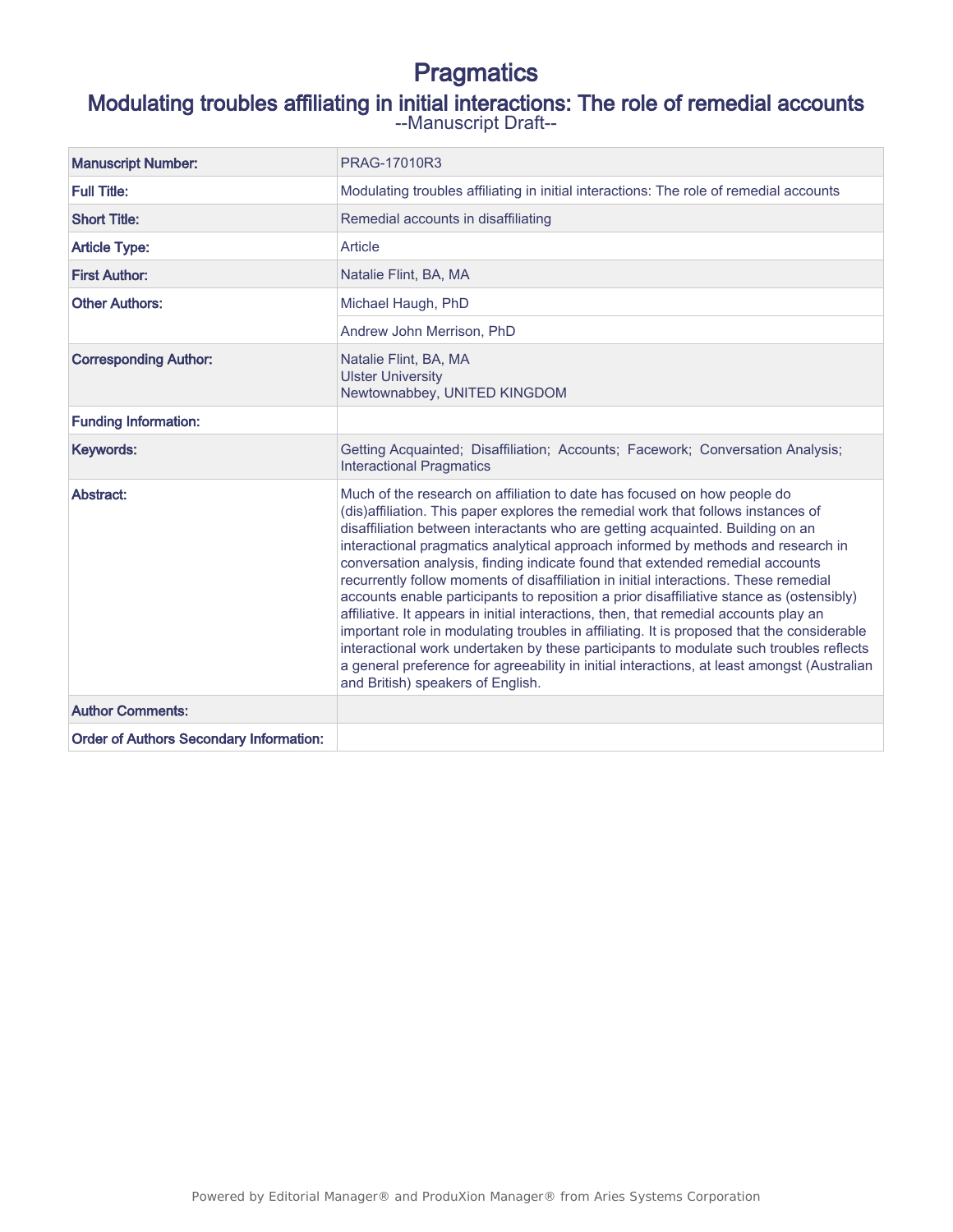## **Modulating troubles affiliating in initial interactions: The role of remedial accounts**

*Short Title: Remedial accounts in disaffiliating*

Natalie Flint (Ulster University), Michael Haugh (The University of Queensland) and Andrew John Merrison (York St John University)

## *Abstract*

Much of the research on affiliation to date has focused on how people *do* (dis)affiliation. This paper explores the remedial work that *follows* instances of disaffiliation between interactants who are getting acquainted. Building on an interactional pragmatics analytical approach informed by methods and research in conversation analysis, findings indicate that extended remedial accounts recurrently follow moments of disaffiliation in initial interactions. These remedial accounts enable participants to reposition a prior disaffiliative stance as (ostensibly) affiliative. It appears in initial interactions, then, that remedial accounts play an important role in modulating troubles in affiliating. We propose that the considerable interactional work undertaken by these participants to modulate such troubles reflects a general preference for agreeability in initial interactions, at least amongst (Australian and British) speakers of English.

## **Keywords:**

Getting Acquainted; Disaffiliation; Accounts; Facework; Conversation Analysis; Interactional Pragmatics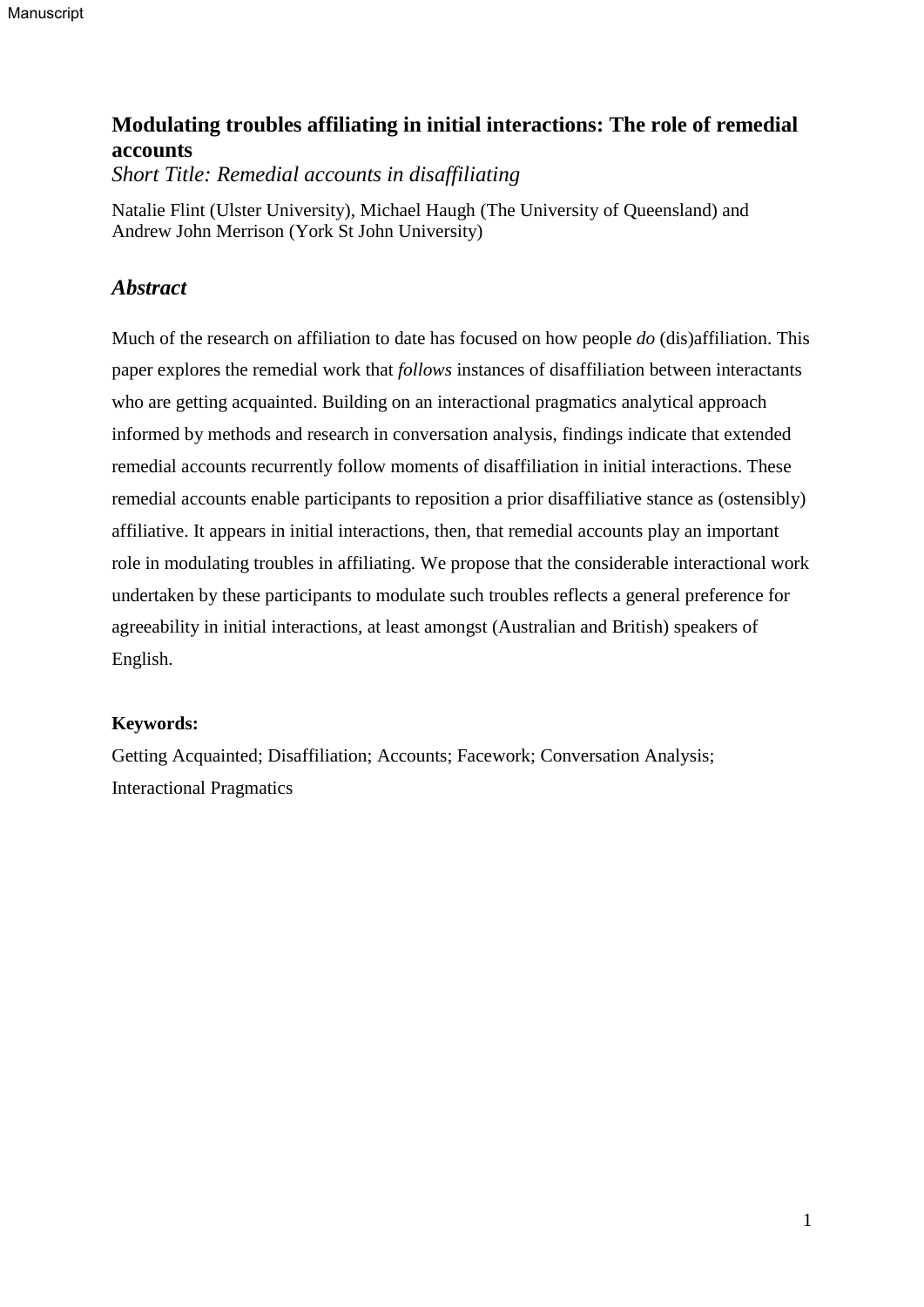## **Modulating troubles affiliating in initial interactions: The role of remedial accounts**

## *1. Introduction*

<u>.</u>

When meeting someone for the first time, a prosocial orientation on the part of participants is often expected, especially if those participants are orienting to the potential for an ongoing relationship to emerge from that initial encounter. This prosocial orientation involves the interactional accomplishment of actions that are broadly supportive of social solidarity – what Heritage (1984) has termed 'affiliation'. The notion of affiliation has also been used more specifically by some conversation analysts to refer to actions that are supportive of the affective stances enacted through prior turns (e.g. Jefferson, Sacks and Schegloff 1987; Jefferson 1988). One of the aims of this paper is thus to discuss the different ways in which the term 'affiliation' has been used, and, building on that discussion, to propose that it be reserved for referring to cases involving affective stance in order to distinguish it from the related notion of 'agreement'. A second aim is to build on the body of work focused on how people *do* (dis)affiliation (e.g. Antaki 2012; Clayman 1992; Clift 2016; Lindström and Sorjonen 2013; Stivers 2008) by investigating the interactional work that *follows* instances of disaffiliation. Using an interactional pragmatics approach informed by methods and research in conversation analysis (CA), we analyse how remedial accounts (Goffman 1971) following instances of disaffiliation in initial interactions proffer opportunities to display agreement (with that account), as well as subsequent modulations of the initial affective stance that occasioned the disaffiliative response. A third aim is to offer further empirical support for claims that there is a preference for accomplishing 'agreeability' in initial interactions (Haugh 2015), for example, by minimizing or mitigating potential or emergent disagreements through subsequently accomplishing (partial) agreement on some aspect of that prior disagreeable.<sup>1</sup> While previous research (e.g. Stokoe 2010) has investigated initial interactions in speeddating settings, this study also adds to the growing body of literature analysing how participants get acquainted in 'ordinary', non-romantic settings (Svennevig 1999, 2014; Haugh 2011; Haugh and Carbaugh 2015; Pillet-Shore 2010, 2011). More specifically, we examine the ways in which instances of disaffiliation are recurrently followed by remedial

<sup>1</sup> This preference for agreeability thus concerns *sequences* of actions rather than the just-prior turn. It is related to, but not synonymous with the preference of agreement posited with respect to responses to questions (Sacks 1987), and assessments (Pomerantz 1984).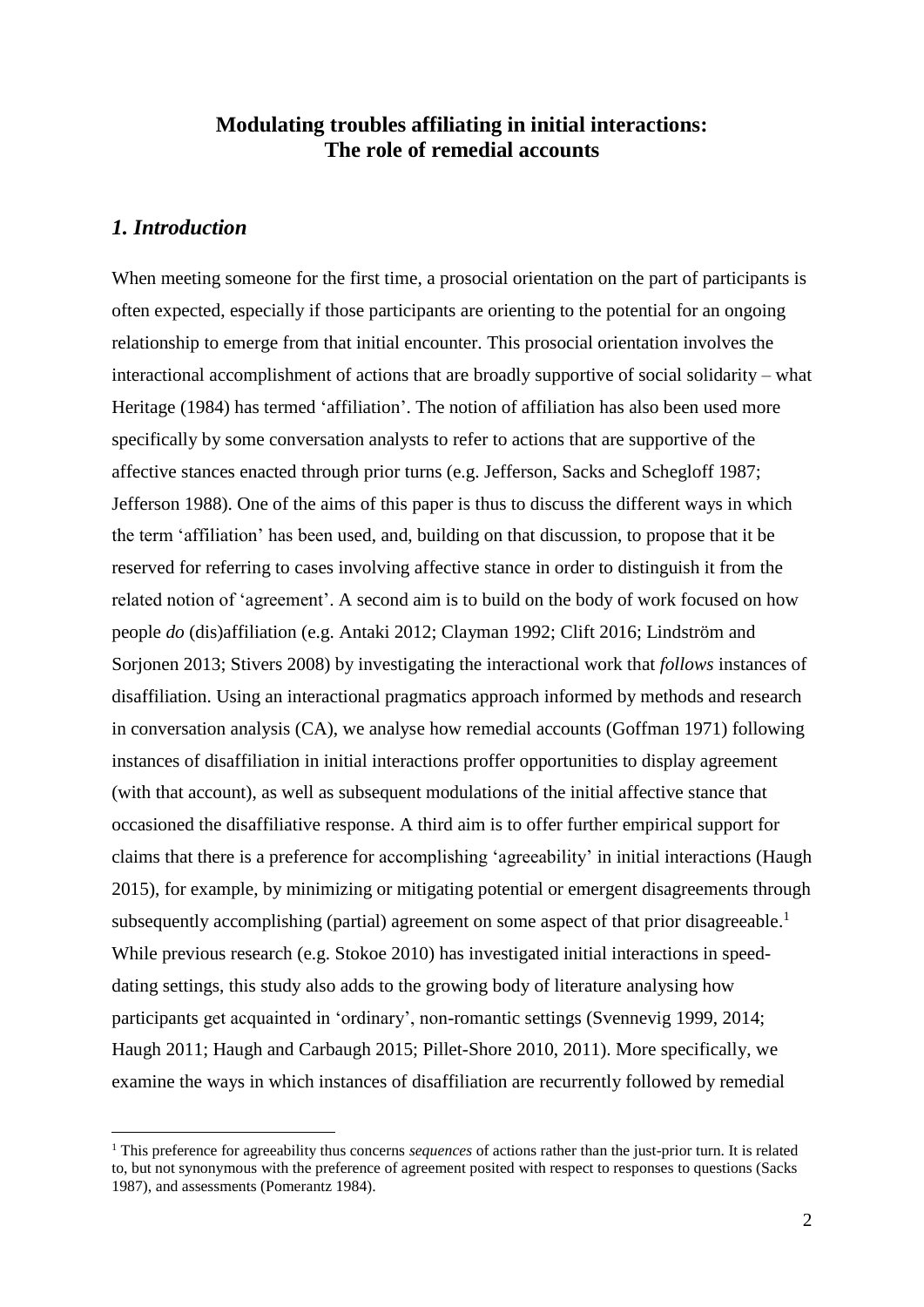accounts in initial interactions amongst British and Australian speakers of English, and suggest that remedial accounts reflect this preference for 'agreeability' in first encounters.<sup>2</sup>

We begin with a brief overview of prior work on initial interactions. Next, we address terminology relating to affiliation, highlighting distinctions that have been made previously between agreement, alignment and affiliation, and the further distinction that can be drawn between disaffiliation and nonaffiliation. Thereafter, we briefly outline prior studies of remedial work and accounts (including 'justifying-accounts'). We next discuss the method by which our data was collected, followed by a brief discussion of our analytical approach. We then analyse the remedial accounts that follow instances of disaffiliation in initial interactions amongst our Australian and British participants. We conclude by considering implications of this line of research for the field.

## *2. Background*

<u>.</u>

### *2.1 Initial interactions*<sup>3</sup>

Much of the work on initial interactions has been undertaken in sociology and social psychology where researchers favour the use of questionnaires and surveys. There are, however, a growing number of studies grounded in the actual details of initial talk-ininteraction. Such studies have explored how newcomers are introduced (Pillet-Shore 2010, 2011), the ways in which self-presentation is sequentially accomplished through presentationeliciting questions (Maynard and Zimmerman 1984; Svennevig 2014), (un)prompted selfdisclosures (Haugh and Carbaugh 2015; Stokoe 2010), the role of jocular mockery and teasing (Haugh 2011, 2017a; Haugh and Pillet-Shore 2018), managing offence (Haugh 2015; Mitchell and Haugh 2015), and interpersonal dimensions of initial interactions more generally (McLaughlin, Cody and Rosenstein 1983; Svennevig 1999).

One finding to have emerged from this work is that participants in initial encounters, similar to talk-in-interaction in other mundane settings (Pomerantz 1984; Sacks 1987), may undertake considerable interactional work in order to seek agreement and avoid/minimise disagreement (Mitchell and Haugh 2015; Schneider 1988; Svennevig 1999). Haugh (2015,

<sup>2</sup> While our dataset is built from interactions in Britain and Australia, any issues relating to these varieties of English, *qua* varieties of English, are treated as lying outwith the scope this paper.

<sup>&</sup>lt;sup>3</sup> The terms 'initial interaction' and the activity of 'getting acquainted' are often used interchangeably (Joyce 2015). Although we would argue that people in social relationships continue to get acquainted with one another outwith their first encounter, in this paper, we focus on the activity of getting acquainted in first encounters only.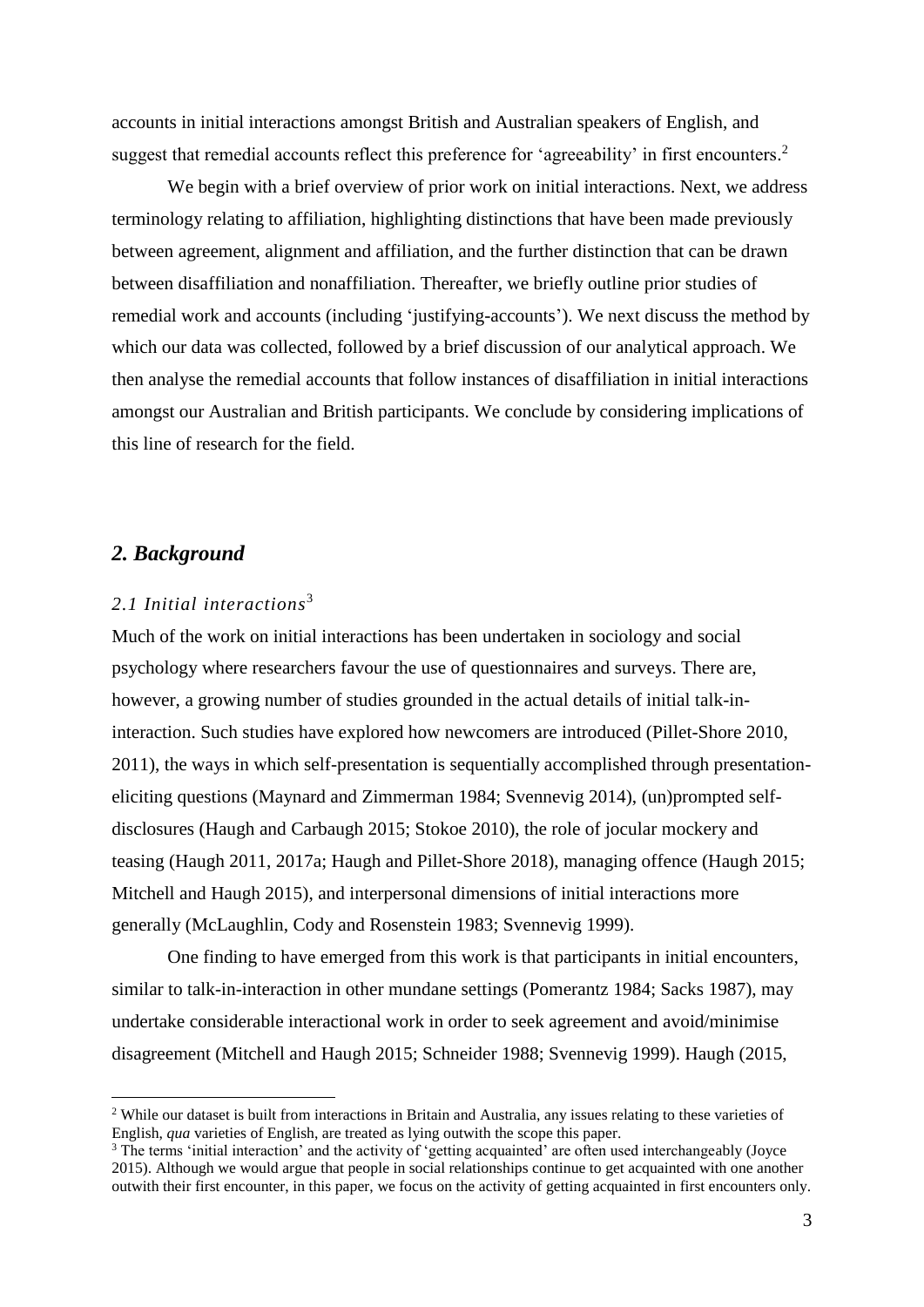38) goes further, however, in beginning to suggest that this reflects "an ongoing orientation to interactionally accomplishing 'agreeability'" in initial interactions, which thereby enables participants to establish "some degree of familiarity, solidarity and affection" with one another (Svennevig 2014, 322). However, this observed preference for agreeability in initial interactions raises the question of what happens when one or more participants offer responses that are not affiliative – that is, responses that display a different or opposing affective stance to that displayed by the prior speaker. McLaughlin, Cody and Rosenstein in early work on initial encounters suggested that "speakers initiate reproaches in order to elicit accounts which will provide a basis for reinterpreting disagreeables" (1983, 107). However, they did not examine in detail the interactional mechanics by which these accounts arise. In order to explore this further, we now move to consider the literature on (dis)affiliation in more detail.

#### *2.2 (Dis)Affiliation*

1

Here we explore the various kinds of 'affiliative work' undertaken by participants. Here, we discuss three key notions: *affiliation*, *disaffiliation*, and *nonaffiliation*. Within this paper our focus will largely be on disaffiliation, with a brief exploration of nonaffiliation. These definitions will be explored with respect to their relationship with agreement, alignment and stancetaking.

*2.2.1. Affiliation, agreement and alignment.* The term affiliation is broadly used to refer to actions that are "supportive of social solidarity" (Heritage 1984, 269), most commonly with respect to the *action preference* of the sequentially prior action (Stivers, Mondada and Steensig 2011, 21), but also with respect to those actions that display empathy or are supportive of an *affective stance* displayed by the prior speaker (Lindström and Sorjonen 2013, 351; Stivers 2008, 35-36). In this paper, however, we are concerned with affiliation at the affective level, namely, responses displaying support for the affective stance expressed by the prior speaker.<sup>4</sup>

Our notion of affiliation builds on the notion of 'stance'. Stancetaking has been described by many as being fundamental to human interaction (Du Bois 2007; Du Bois and Kärkkäinen 2012; Englebretson 2007; Goodwin 2007; Goodwin and Goodwin 1992; Iwasaki 2015; Ochs 1996), yet the concept is sometimes used in subtly different (and thus, potentially confusing)

<sup>4</sup> Flint (2018) offers an even more nuanced account of affiliation in suggesting that it can be broken into further components.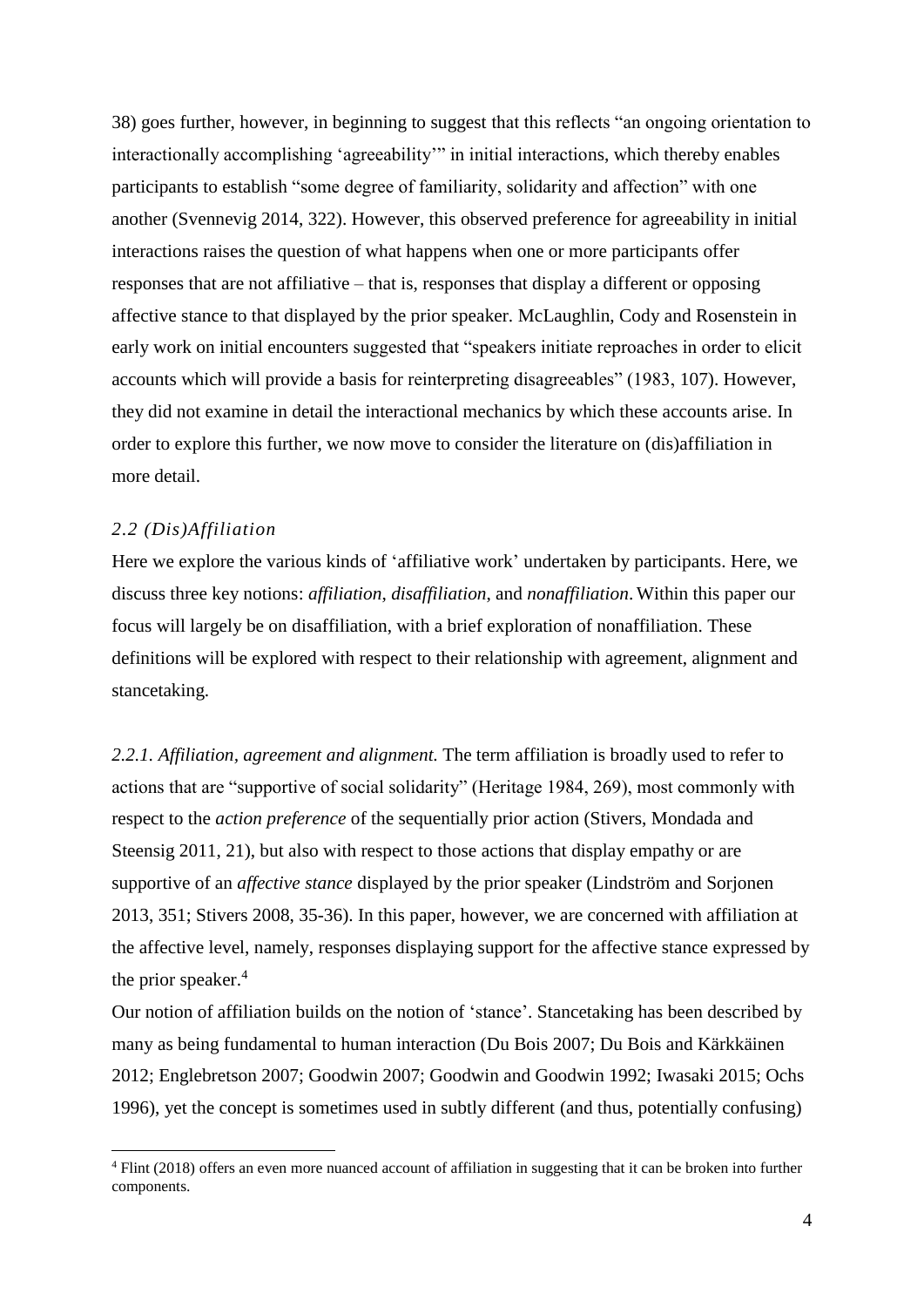ways. Ochs (1996, 410), for instance, defines affective stance as "a mood, attitude, feeling and disposition, as well as degrees of emotional intensity vis-à-vis some focus of concern". We argue, however, that an affective stance is not a putative psychological state, but an action by which an interactant displays a particular attitude or feeling. As opposed to treating stance as being a 'mood' or a 'feeling', we treat stancetaking as something that can only occur through the back-and-forth of social interaction (Iwasaki 2015; Stivers 2008). It is worth briefly noting that stances themselves may vary in their degree of explicitness. In our current analysis, we therefore consider instances where affective stances are made either explicitly from the outset by the participant in question, or implied through other actions (such as self-disclosures) by participants about their personal habits or preferences.

The preference for displaying agreement and avoiding or minimising disagreement in interaction has also been noted with respect to both questions (Atkinson and Drew 1979, 154; Sacks 1987, 58), and assessments (Heritage 1984, 219; Pomerantz 1975, 66, 1984, 77). However, while the notions of affiliation and agreement sometimes appear to overlap (particularly in the case of assessments), there are, nevertheless, important differences between them: agreement concerns *evaluative* stances (e.g. assessments, criticisms, praise), while affiliation concerns *affective* stances (e.g. liking/disliking a stance object). In short, 'agreement' is not (and should not be confused as being) equivalent to 'affiliation'.

Where a first action of an assessment is oriented to with a subsequent action of an equivalent/matching second assessment, we call this 'agreement' (as it is standardly referred to in CA literature). In terms of stances, we recognise that 'assessment' is essentially synonymous with *evaluative stance*. Hence when two evaluative stances are equivalent/matching, the term we adopt is, likewise, 'agreement'. The following extract (taken from Pomerantz 1984, 60) demonstrates what we are referring to as 'agreement':

```
Agreement
(VIYMC: 1.-2) (J and R are in a rowboat on a lake.)
1 J: It's really a clear lake, isn't it?
2 R: It's wonderful.
```
The terminological distinction that we wish to advocate in this paper is, however, that when a first *affective* stance is equivalent to / matching a second affective stance, the term that should be adopted is *not* 'agreement' but rather, 'affiliation'. The following extract (simplified from Flint 2018, 50) shows two matching affective stances (both loving tea) and thus demonstrates what we are referring to as 'affiliation':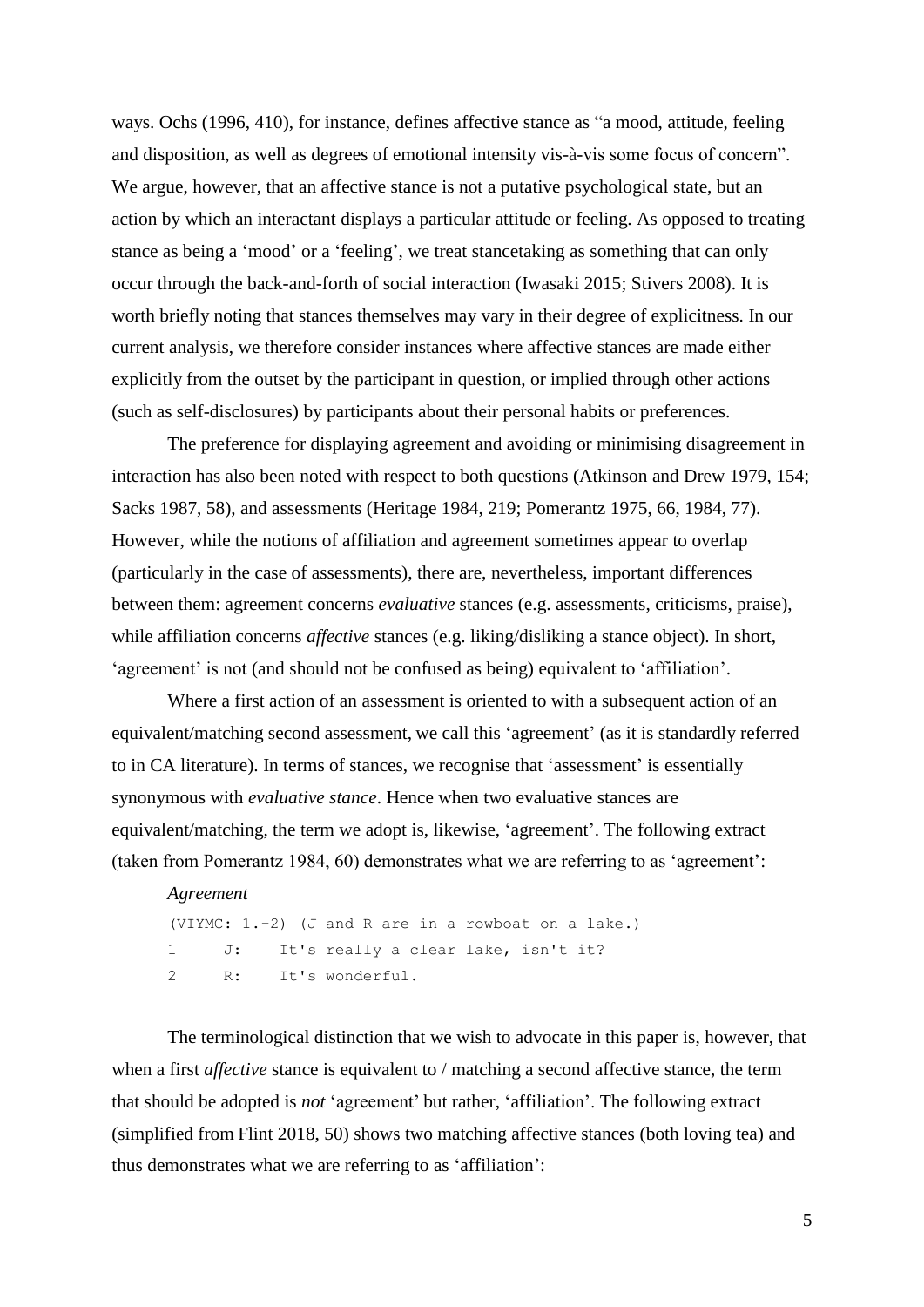#### *Affiliation*

1

| $\mathbf{1}$ | Bea:   | and they give ya free tea and $($ $)$ I love tea I mean |
|--------------|--------|---------------------------------------------------------|
| $\mathbf{2}$ |        | I'm British                                             |
|              | 4 Apr: | I mean I love tea too so [so ]                          |
| 5            | Bea:   | [qoo::d] see you'll be fine                             |
| 6            |        | here then                                               |
| 7            |        | A:pr and I've been putting milk in my tea every morning |

While agreement and affiliation are clearly related in terms of second actions matching first actions, we argue that maintaining this terminological distinction can only help in clarifying what is currently, at best, often potentially confusing and less than helpful usage.<sup>5</sup> In other words, interactants cannot agree with affective stances, but they can affiliate with them. It is crucial for participants (and thus analysts) to recognise these different types of stances as they arise in interaction in order to fit responses that are either affiliative or agreeing (or in some cases both). For example, it has been observed that affiliative responses from recipients are preferred following the display of an affective stance by the speaker in storytelling sequences (Lindström and Sorjonen 2013; Stivers 2008).

Finally, we follow Stivers (2008) in distinguishing between affiliative and aligning responses. Aligning actions are those that orient to and further the progressivity of an ongoing social action (Stivers 2008), including accepting its presuppositions and terms, matching its formal design preference by producing a type-conforming response (Stivers et al. 2011, 20), and accepting the interactional roles involved in the ongoing activity (Stivers 2008, 31). In short, the distinction between alignment and affiliation can be described as involving two different levels of cooperation between participants: to align is to cooperate at a structural level (cf. Asmuß 2011; Keevallik 2011), whereas to affiliate is to cooperate at an affective level (Stivers et al. 2011). It is also worth noting that aligning responses do not necessarily have to go hand-in-hand with affiliative ones – dispreferred, disaffiliative next turns can still be type-conforming possibilities for an aligning next action.<sup>6</sup>

<sup>&</sup>lt;sup>5</sup> One reviewer raised the issue that distinguishing between an affective and an evaluative stance is not always straightforward. We completely agree and elsewhere, Flint (2018) discusses the nature of affective stances emerging out of other actions including evaluative stances. For the purposes of the current paper, however, we are simply proposing that the term 'affiliation' be reserved only for use in relation to affect, and that while evaluative and affective stances are sometimes displayed through the same action, participants nevertheless may place particular import on one or the other at times.

 $\delta$  When (dis)affiliating, interactants produce a type-conforming response which aligns specifically with the stancetaking action as opposed to aligning with any other ongoing action (such as storytelling). Therefore affiliating (aligning with a stancetaking action) may require disaligning with some other action (e.g. halting the progressivity of a storytelling (cf. Stivers 2008; Stivers et al. 2011)).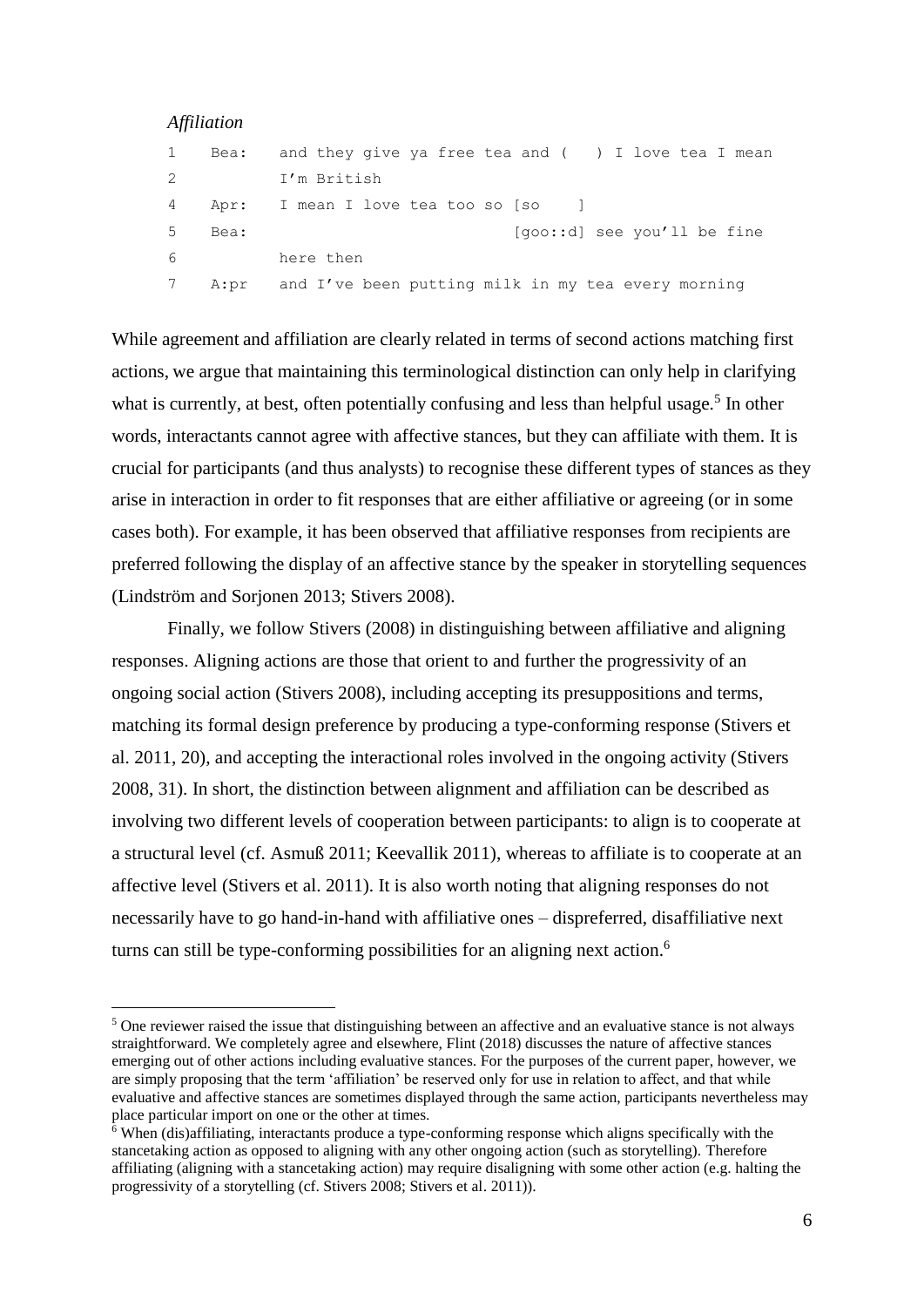*2.2.2. Disaffiliation and nonaffiliation.* Disaffiliation involves rejection of a prior affective stance. Here, the prior affective stance implemented through a prior speaker's turn is neither accepted nor supported by the other participant(s) in the interaction. In addition, disaffiliative responses must also demonstrate some kind of opposition to the prior affective stance. Cases where there is no display of acceptance or support of a prior affective stance, and also no display of an opposing stance, we refer to as 'nonaffiliation' (cf. Holt 2012). In other words, rather than actively displaying an opposing stance (which would be *dis*affiliative), a nonaffiliative response constitutes a potential "noticeable absence" (Sacks 1995; Schegloff 1968), where an affiliative response is withheld despite being invited through the display of a particular affective stance in a prior turn (Stivers and Rossano 2010). We suggest that nonaffiliation can be accomplished in various ways, including through topic shifts (Jefferson 1993), or by speakers allowing conversation sequences to lapse through non-responsive gaps in talk (Stivers and Robinson 2006).

In the context of initial encounters, Svennevig (1999, 155) claims that agreeing and avoiding having different points of view does not make for very interesting conversation, and even suggests that differences in points of view amongst participants is a precondition for conversation to occur. He also states that disagreement (and consequently, we would add, disaffiliation) is more readily accepted in close or intimate relationships in which participants generally presume that the ongoing co-constitution of their relationship as intimate or close licenses some degree of disagreement. But when participants are getting acquainted in initial interactions, solidarity cannot be presumed, and it must therefore be interactionally accomplished. While in some contexts, disagreements may indeed index solidarity between participants, disagreements can only be used in this manner if participants presume their relationship is a sufficiently close or intimate one. This is less readily applicable in initial interactions – at least amongst our (Australian and British) speakers of English – as we will see in the following analysis, where it becomes apparent that the participants engage in considerable interactional work to modulate emergent disaffiliative and nonaffiliative responses through proffering accounts.

## *2.3 Accounts and remedial work*

This section briefly introduces what Goffman (1971) termed 'remedial work', or what now generally falls under the study of 'accounts' in CA. Goffman (1971) defines the function of remedial work as changing the meaning of an act which may otherwise be seen as offensive into something which can be seen as acceptable. According to Goffman, there are typically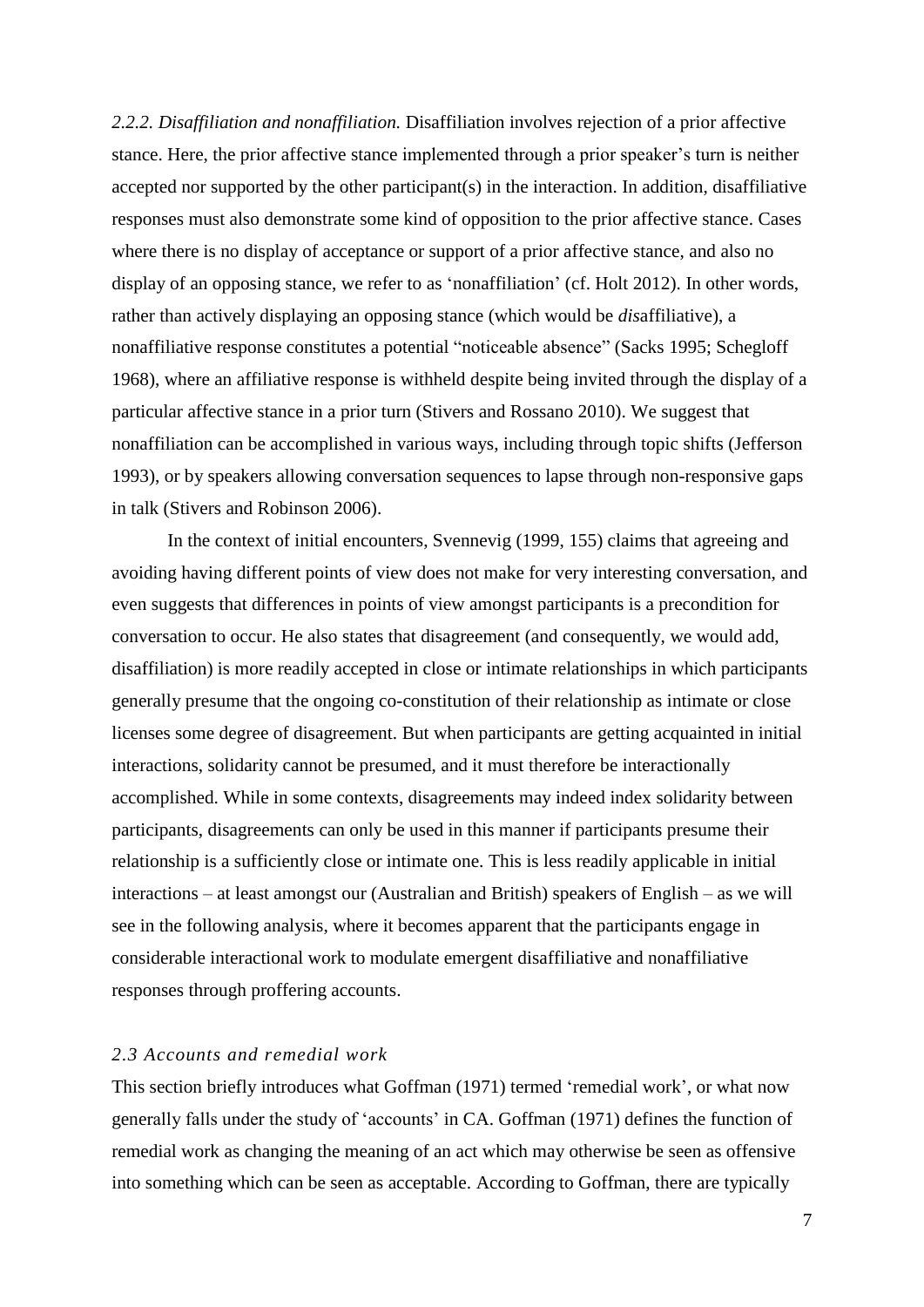three devices used to accomplish remedial work: accounts, apologies, and requests. In our data, however, we have observed only accounts, and thus our focus concerns only the use of accounting devices to modulate prior instances of disaffiliation.

Studies of accounts are not limited to Goffman's (1971) analyses of remedial work. Accounts have been studied across disciplines, including social psychology (Schönbach 1990; Semin and Manstead 1983), and CA (Antaki 1994; Heritage 1984). Systematic study of accounts in the CA literature can be traced back to Sacks' very first lecture of Fall 1964, in which he claimed, "Accounts are most extraordinary" (Sacks 1995, 4). An (explicit) account, in CA, involves an interactant providing explanatory talk to offer a reason that exonerates themselves from prior or current socially sanctionable behaviour (Antaki 1994; Heritage 1988).

Scott and Lyman (1968) separate accounts into two subordinate categories: 'justifications' and 'excuses'. Justifications are generally defined as accounts where responsibility is accepted by the speaker, but a legitimate reason is offered to explain the circumstances of the action. Justifications thus differ from excuses in that the person in question accepts responsibility or blame for an action, whereas excuses typically deny any measure of responsibility. These have since been expanded with the addition of another two subordinate categories: 'concessions' and 'refusals' (Schönbach 1990). Despite these additions, it is the distinction between justifications and excuses which is generally treated as the most significant (e.g. Antaki 1994; Buttny 1993; Heritage 1988; Semin and Manstead 1983).

Another distinction which can be made between justifications and other forms of accounts includes the temporal positioning of the account in relation to the potentially offensive action (Heritage 1988). Justifications involve individuals managing their social breaches by accounting for their behaviour *after* the sanctionable act has occurred, and thus differ from accounts that *precede* actions which are referred to as 'disclaimers' or 'pretexts' (Nichols 1990). From a sequential perspective, justifications can be characterised as accounts which invariably follow a potentially offensive action. While justifications can occur later in the same interaction (or even in subsequent interactions), in this paper we investigate only cases where the justification is temporally situated immediately following instances of disaffiliation.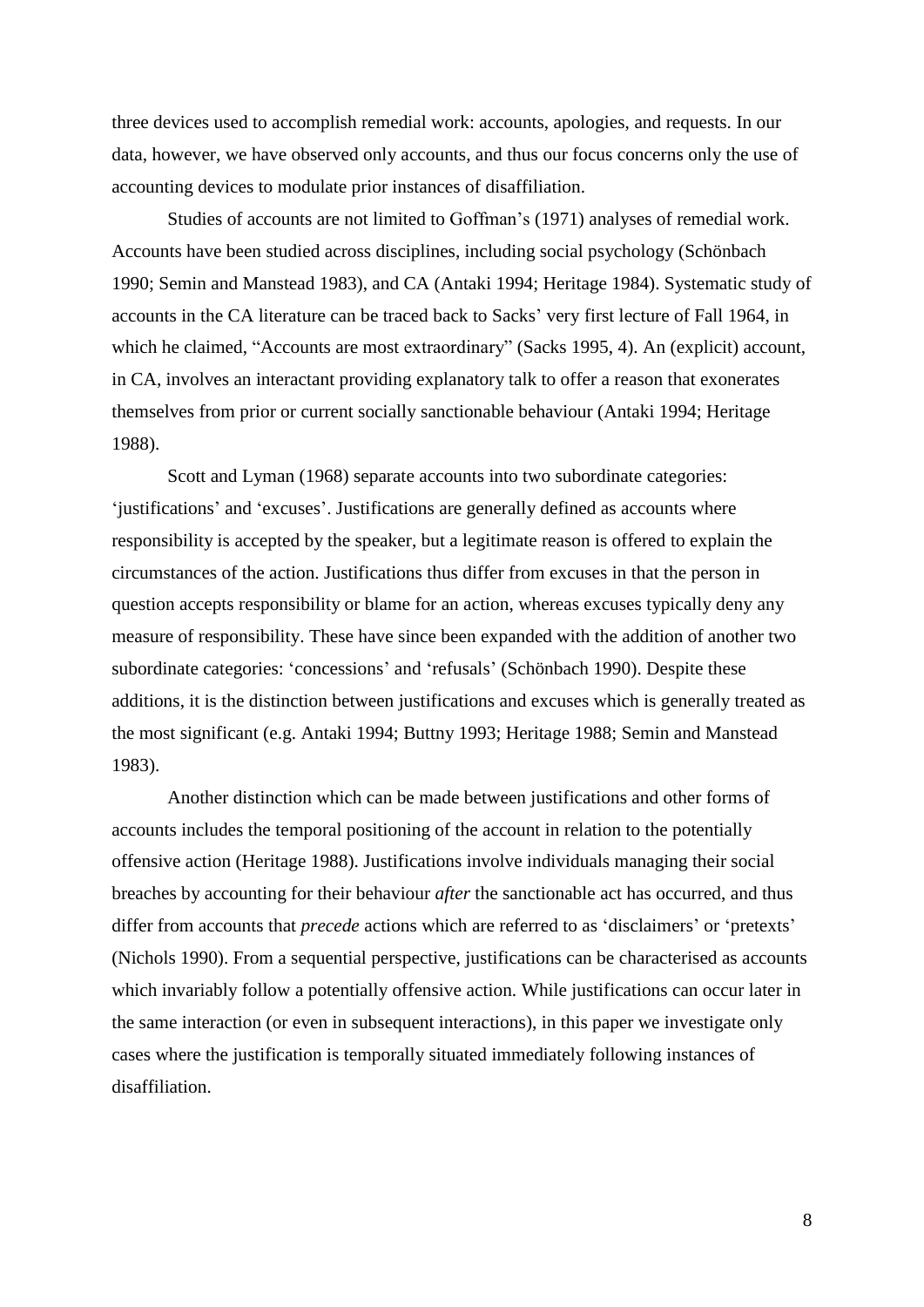#### *2.4 Accounts and dispreferred responses*

Integral to the notion of preference in CA is the claim that dispreferred responses are recurrently accomplished as such through prefaces, delays, mitigations and accounts (Atkinson and Drew 1979, 58-59; Heritage 1984, 334-335; Levinson 1983, 266-267; Schegloff 2007). Yet as Heritage (1984, 269) notes, "the role of accounts in dispreferreds is complex". While accounts have been discussed in the context of dispreferred responses to invitations, offers or requests (Heritage 1984, 269-273), for instance, they have not been discussed in relation to disagreements (Kotthoff 1993; Pomerantz 1975, 1984). One question this raises, then, is on what occasions do accounts feature as a component of dispreferred responses? In the remainder of this paper we suggest that while they may not regularly occur in disagreements with prior assessments – or least they have not been observed to do so thus far by CA scholars – they can be observed to recurrently follow disaffiliative responses to the just-prior displayed affective stance of another participant in the context of initial interactions.<sup>7</sup> This finding highlights the importance, we contend, of distinguishing between (dis)affiliation and (dis)agreement.

## *3. Data and method*

#### *3.1 Data collection*

1

The data for this study comprise a subset of fifteen recordings of initial interactions between previously unacquainted individuals taken from a larger corpus of more than fifty initial encounters amongst American, Australian (Haugh 2011; Haugh and Carbaugh 2015), and British (Flint 2016) speakers of English. The six British initial interactions were collected in York, UK in 2015-2016; the nine Australian interactions were collected in Brisbane, Australia in 2012-2013.

All of the participants volunteered to take part in the research and consented to having their conversations recorded, but were not informed of the purpose of the study beyond an initial brief that the study was about communication. During this initial briefing, it was explained that the interaction could be of any length and about any topic. Due to this deliberately vague briefing, the lengths of the interactions vary from 16 to 107 minutes. All

 $^7$  This is not to say that accounts do not occur subsequent to disaffiliative responses in other contexts, but this is an empirical question that lies outwith the scope of this paper.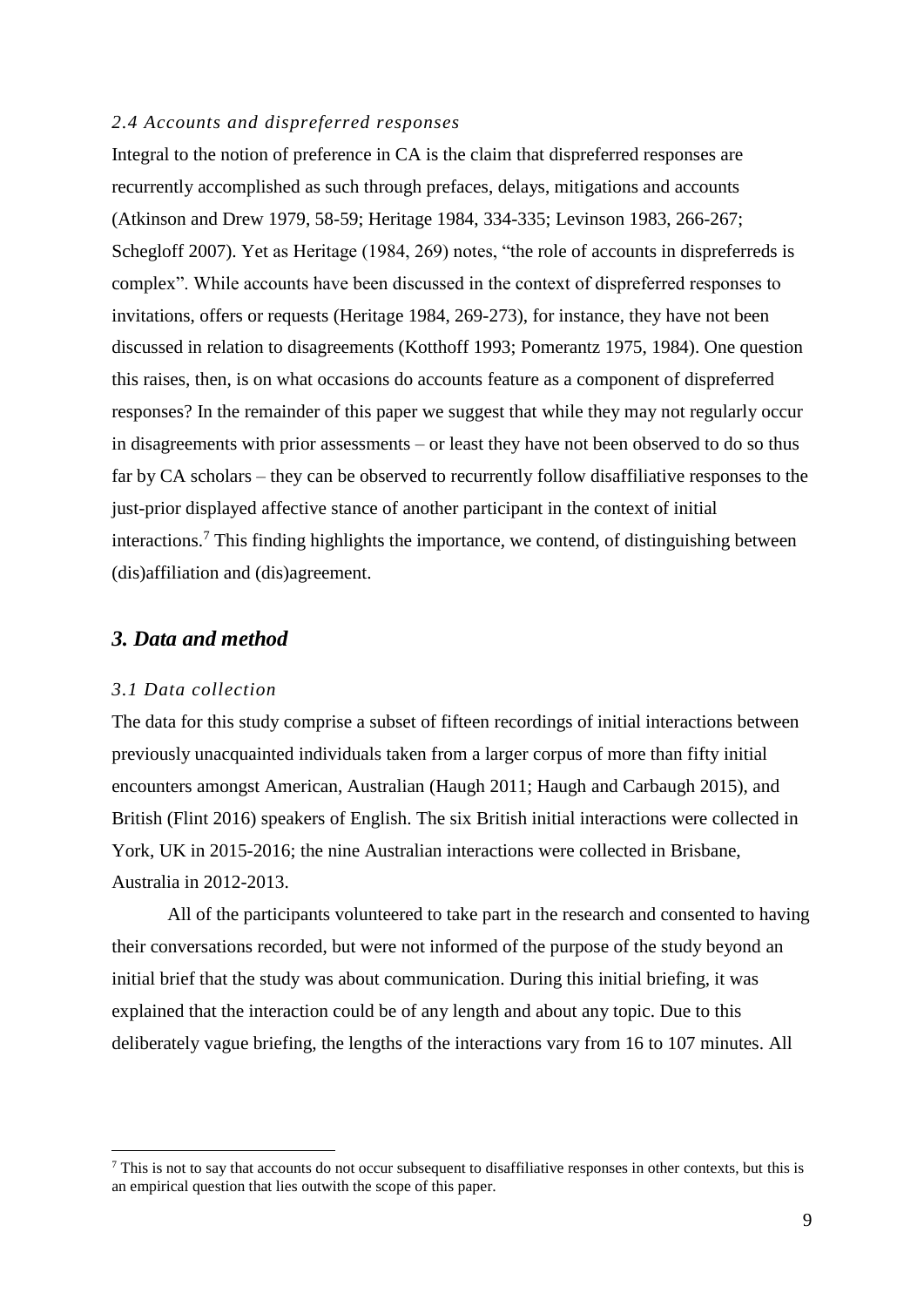interactions were both audio and video recorded. The participants were paired according to their availability.<sup>8</sup>

More than twenty instances in which disaffiliative responses followed the expression of an affective stance by another participant were identified for detailed analysis. This involved careful examination of their sequential organisation through repeated viewings of the interactions in question and detailed, iterative transcription. While each of these sequences was locally situated, and thus its development was contingent on the particularities of that particular interaction, they nevertheless exhibited a common sequential pattern that is described in §4. Before moving to do so, however, we first briefly outline our overall analytical approach.

#### *3.2 Analytical framework*

1

The tools applied for both the design and the analysis of this project are informed by conversation analysis. CA as a method is not statistical nor motivational in its design. Instead, CA methods build on systematic investigations of the sequential patterns of talk-ininteraction. The focus of early work in CA was on the sequential structure of conversational talk, however, in recent years there has been a shift from exclusively studying the interactional *machinery* of talk to a broader study of the locally *situated* nature of talk and the (interpersonal) relationships accomplished therein. The latter is broadly consistent with interactional pragmatics (Arundale 2010; Haugh 2012), an approach which is informed by research and methods in CA, but which has an expanded focus on issues such as facework and im/politeness that have not (traditionally, at least), played a large role in CA (though cf. Lerner 1996; Schegloff 1988).

Arguably, a key advantage in using initial interactions as a resource for exploring talk-in-interaction is that the entirety of the social relationship (at the time of the recording) is on record. Because of this, we, as analysts, have access to the entire social relationship between participants, allowing for a better understanding of the way in which relationships are interactionally accomplished through talk. There may, of course, be elements of common ground that the participants can draw upon, however these tend to be related to local factors in the immediate environment and these are, for the most part, apparent in the recordings.

<sup>&</sup>lt;sup>8</sup> The participants were all university students or graduates and were between the ages of 18-35. A roughly even number of same and mixed gender dyads were recorded. We have not examined the potential effects of such variables in the course of our analysis, however, as our aim here is not to generalise to the entire population of Australian or British speakers of English.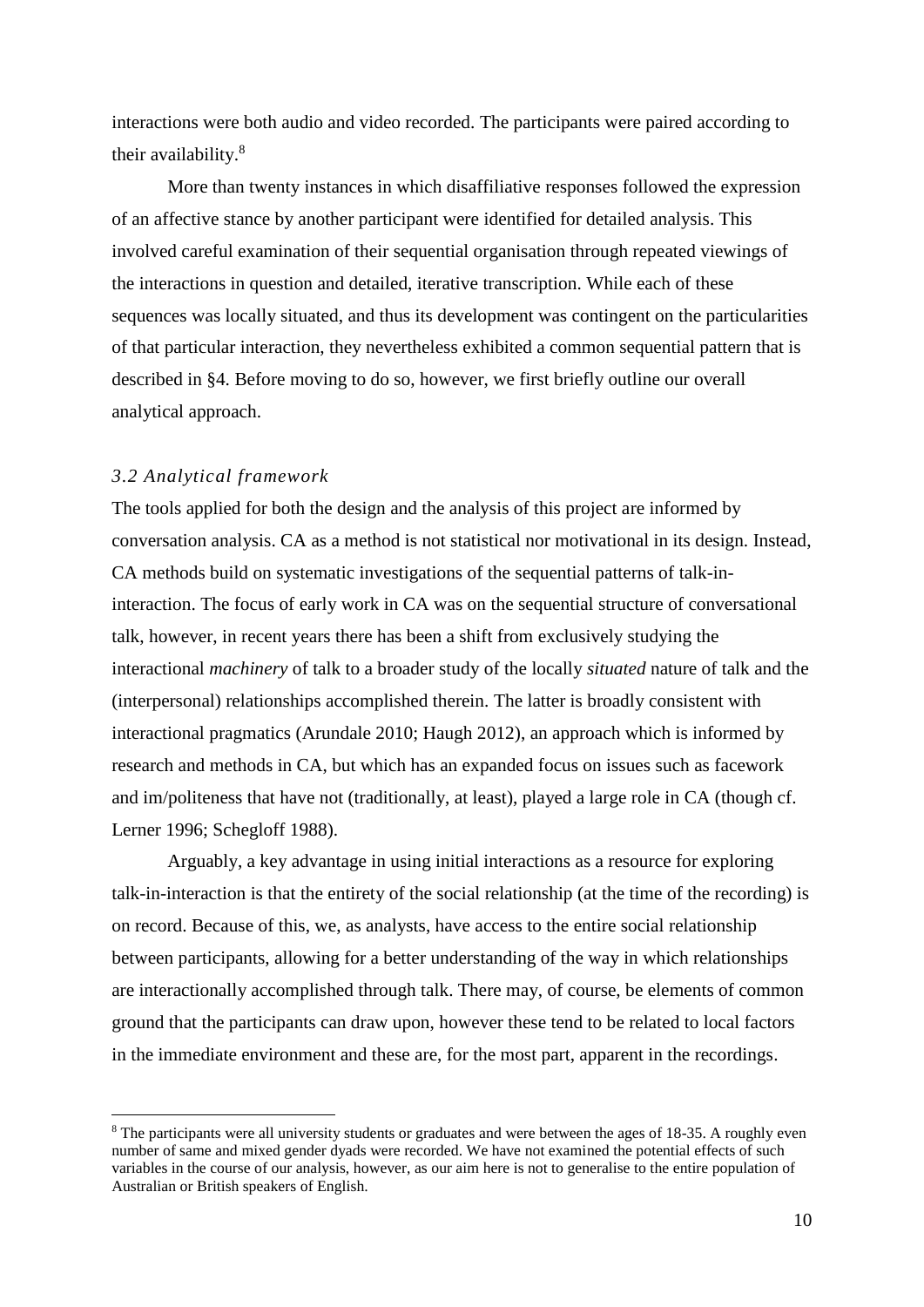## *4. Remedial accounts in initial interactions*

A key finding to emerge from our analysis of disaffiliation in these initial interactions was that these disaffiliative stances were invariably followed by extended account sequences. The participants in these initial interactions thus evidently oriented to disaffiliative stances as forms of interactional trouble requiring remedial work. In this section, we consider two extended extracts to illustrate this overall finding, and to closely examine the overall sequential structure of instances where troubles affiliating emerged, and how initial interactants remedy instances of disaffiliation through extended justification-accounts.

The overall sequential pattern that emerged across instances of disaffiliation sequences in our datasets involved three interlinked moves:

- 1. a disaffiliative response (by second speaker) to a prior (first) speaker's stance
- 2. an (unprompted) extended justification-account
- 3. some form of stance movement on the part of the first speaker that enables them (ostensibly at least) to affiliate with the second speaker's (initially) disaffiliative stance.

The following analysis thus pays close attention to how interactants jointly remedy disaffiliations in these interactions. Specifically, we focus on each of these three moves. We draw attention to features that impact on the ways in which disaffiliations are remedied by interactants, including the occurrence of hearable gaps, marked facial expressions when delivering a disaffiliative turn, the use of repetition when accounting for a stance, and the use of extended accounts to justify potentially offensive actions. The interactional work that occurs both as the disaffiliative response itself is delivered, and in the accounts that arise subsequent to it, involves extended collaborative effort on the part of both participants oriented to remedying a prior moment of disaffiliation. We also draw attention to how the extended justification-accounts proffer opportunities for (partial) agreement between the participants thereby modulating the prior momentary disaffiliation. This analysis thus grounds our claim that the participants are indeed treating disaffiliative responses as interactional troubles that require remedial work.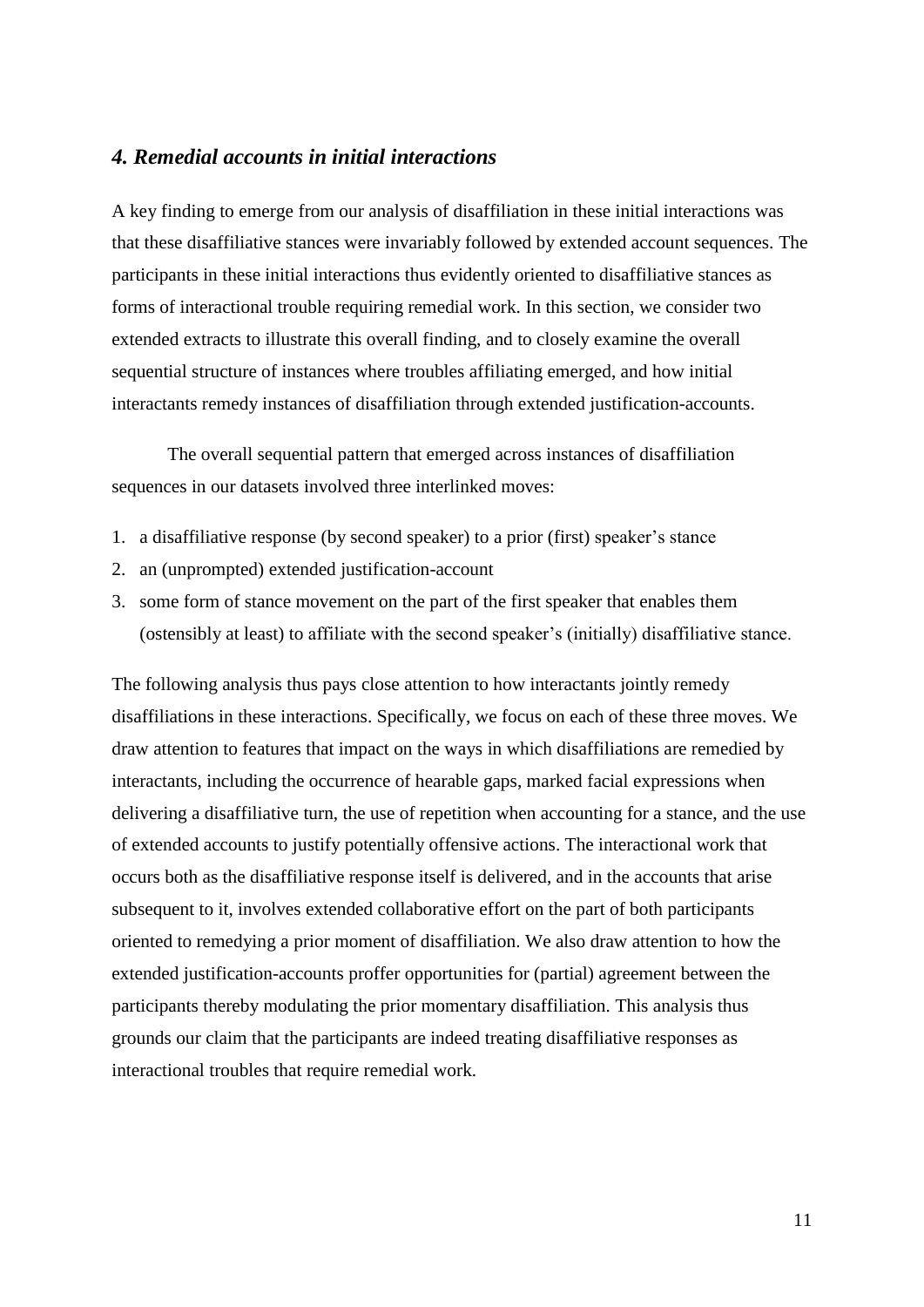We begin our discussion with an extract from an initial interaction between two British university students, Becky and Laura (all names are pseudonyms).<sup>9</sup> Prior to this extract, Becky has been talking about deleting accounts on social media and "disappearing from the internet", she then assesses this as "going overboard" prior to the but-prefaced next turn regarding the social media website, Reddit. As we shall see, this disaffiliation is immediately followed by an extended justification-account (hence the long extract).

#### **Extract 1: HMHA: BritBrit04: 23:00**

```
1 Bec: = but erm >I s [pend < =2 [((grimace))]= 
3 = spend a lot of time on redd[it. ]
4 [((grimace))]
5 (0.8) 
6 Lau: ↑h[m::↑ ]
7 Bec: [>or on<]
8 (.)
9 Lau: >or buzzfeed< [˚I'm on˚ .hhh ]
10 Bec: [((shakes head))]
11 Lau: ˚no::?˚
12 Bec: .hh .hh I can't do with bud- buzzfeed because the thing (.h) 
13 (0.8) there's (0.7) it- things on the internet kinda take a (.) 
14 a course a- like a trajectory.=
15 Lau: =˚hehe˚
16 Bec: they tend to start on fourchan (0.4) go through reddit
17 so someone'll repost it on [reddit]
18 Lau: [YEAH ]
19 Bec: .h someone'll then repost it o:n:: (.) facebook an' tumblr
20 [kinda at the same]=
21 Lau: [yeah ]=
22 Bec: =time, .hh and THE::N it'll get to buzzfeed 
23 >.hh< so when I see it on buzzfeed .h (0.3)
24 I've seen it sort of (.) 
25 Lau: th[at's true yes ]<sup>1</sup>
26 Bec: [three four weeks before]<sup>1</sup> on reddit and I'm like
27 [ARH: someone's tak[en it]<sup>2</sup> and they've gone]<sup>3</sup>
28 <i>((clenches fists angrily) ]<sup>3</sup>
29 Lau: [haheh]<sup>2</sup>
```
<sup>9</sup> Standard CA transcription conventions have been used (Jefferson 2004) with additional conventions for other relevant non-verbal elements of the interaction. See Appendix for details.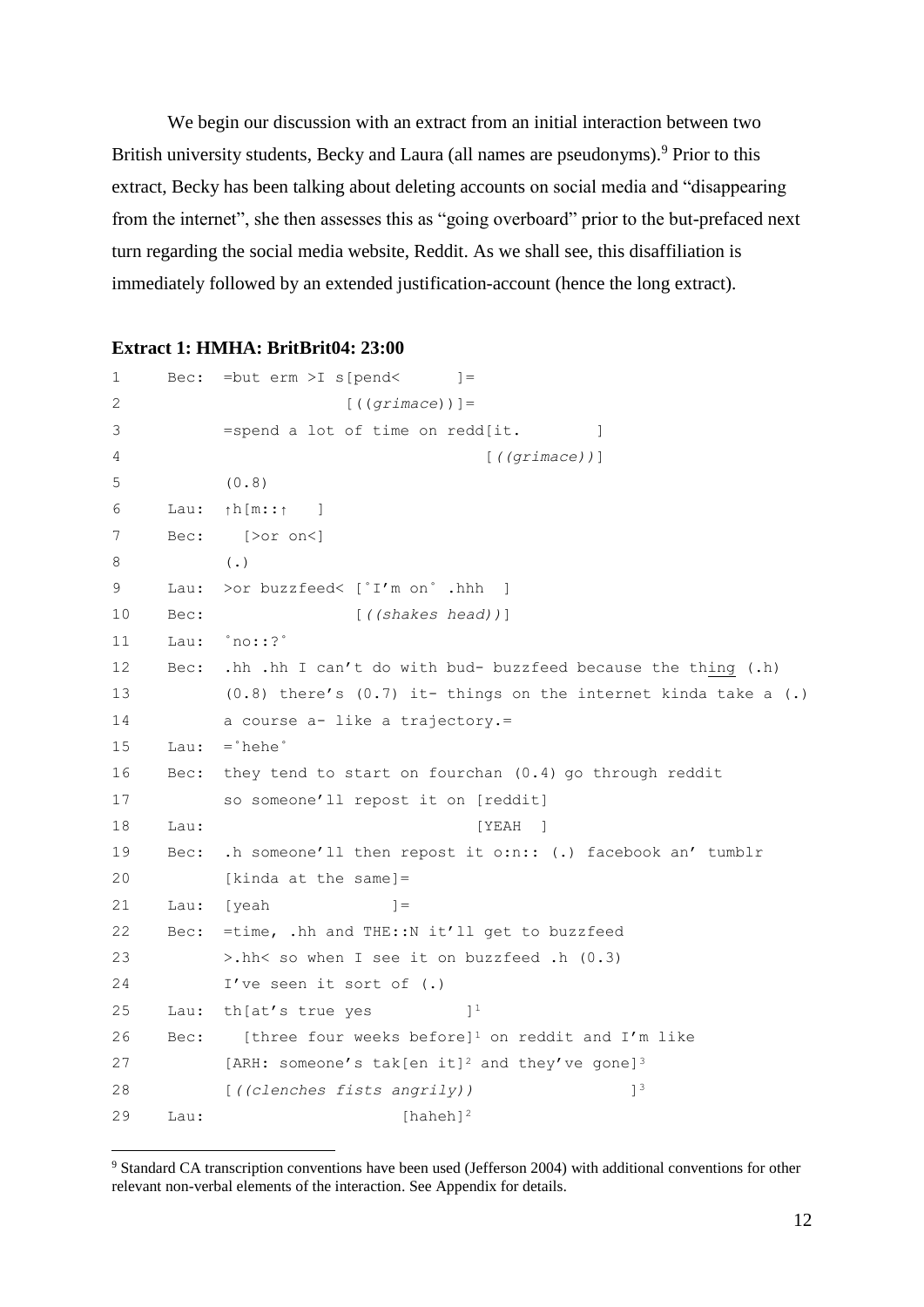| 30 |      | Bec: $\frac{1}{2}$ a reddit user > blahblablah $\frac{1}{2}$ |
|----|------|--------------------------------------------------------------|
| 31 |      | $=$ [and they've not credited it an<br>$=$                   |
| 32 |      | $=[((createst a claw-like gesture with both hands))]$ =      |
| 33 |      | Lau: $=$ [yeah that's true]                                  |
| 34 |      | $Bec: =[ha ha$<br>l .hhh                                     |
| 35 |      | Lau: awh now you've [turned me against it.]                  |
| 36 | Bec: | $\lceil \degree$ mmm hmm. $\degree$                          |
| 37 |      | $[he \ttheta]$                                               |
| 38 |      | $\lceil$ ((throws head back))]                               |

In line 1, starting with a but-preface (which contrasts with the negative aspects of social networking that they have previously been discussing), Becky self-discloses about her habit of spending a lot of time on Reddit, grimacing as she does so. During this grimace, there is mutual gaze between Laura and Becky, and, as a result, this non-verbal behaviour is on record. Following this initial self-disclosure, at line 5 there is a significant gap of 0.8 seconds. This non-responsive gap in talk from Laura is indicative of nonaffiliation with Becky's stance towards Reddit.<sup>10</sup> It becomes evident across the following turns that troubles in affiliating have started to emerge from this silence at line 5. At line 9, Laura proffers an anticipatory completion (Lerner 1991) of Becky's prior turn in line 7 (" $> \circ r$  on  $\circ$ "). With it, Laura proposes Becky's overuse of social networking is not limited to Reddit but extends to Buzzfeed. While this anticipatory completion is nominally affiliative, as through it Laura claims she shares what she takes to be Becky's implied stance here (Hayashi 2013), it turns out to be *non*affiliative, as by affiliating with what she takes to be Becky's stance on over-use of social networking, Laura continues to avoid taking any stance on Reddit itself. Given Laura's initial silence in line 5 (which projects a disaffiliative response), through her noncommittal continuer in line 6 and the offering of a candidate understanding of another social networking site in line 9, Laura, in effect, proffers a topic shift through stepwise transition (Jefferson 1984). This potential new topic is undoubtedly not random. We suggest that Laura offers the candidate of Buzzfeed as a possible completion to Becky's prior turn because it is *this* Social Networking Site that Laura has more experience with. Buzzfeed is a popular website that provides a wide range of populist content which is often circulated through other popular platforms such as Facebook and Twitter. It is a go-to site for many of the Millennial

 $10$  Namely, that although Becky claims to use social media too often, she nevertheless keeps using Reddit. thereby implying that she likes it too much to give up.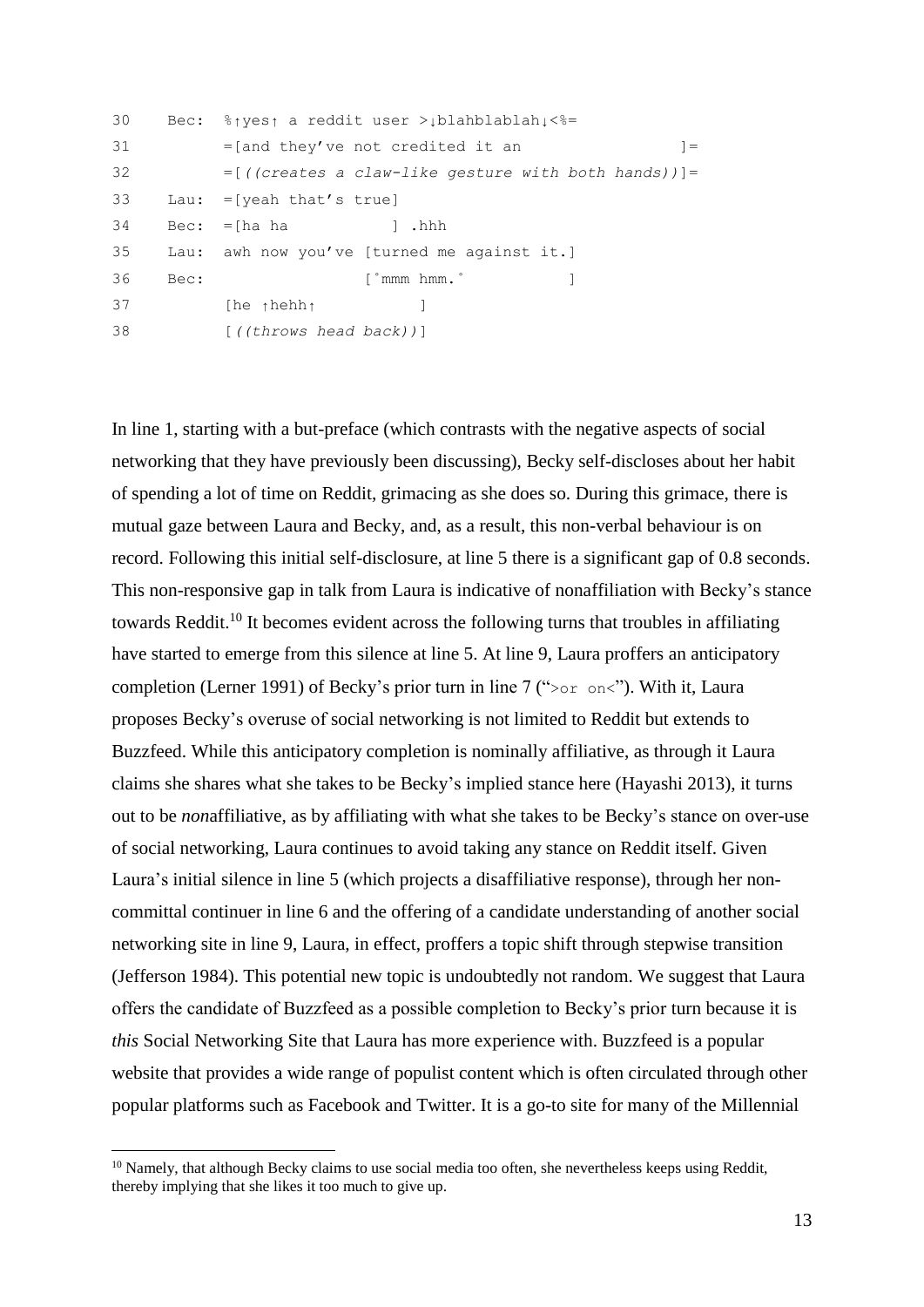generation. Furthermore, based on this, Laura may assume that Becky (also a Millennial) is likely to interact with this site in a similar way – and if she does, then offering Buzzfeed as a possible stepwise topic shift would enable possibilities for future in-common and agreeable interaction. However, her candidate is dismissed by Becky followed by an account for her disaffiliation with Laura's candidate of Buzzfeed.

At this point, the first of the interlinked moves is explicitly accomplished as Becky disaffiliates with Laura's candidate completion, thereby dismissing Laura's presumption that Becky is a Buzzfeed user. Becky's disaffiliation with Laura's presumed stance with respect to Buzzfeed begins nonverbally with a headshake (line 10) prompting a display of a tentative understanding from Laura (in line 11) that Becky is rejecting her anticipatory completion, and, with that, Laura's proposed topic shift. In line 12 Becky makes it verbally explicit that she is rejecting Laura's candidate here.<sup>11</sup> In so doing, Becky disaffiliates with Laura's move to affiliate with what the latter has presumed to have been the stance proffered by Becky in lines 1-4.

Notably, the initial nonverbal rejection of Laura's suggestion of Buzzfeed occurs before any verbalisation of this is offered, thereby allowing Laura an opportunity to reformulate her claim to lessen the potential degree of disaffiliation (Pomerantz 1984). Laura does this through the use of rising intonation at line 11 (" $\cdot$ no::?<sup>\*</sup>"), which provides Becky the opportunity to verbally elaborate on her disaffiliative stance. She begins with an explicitly disaffiliative statement (line 12), followed by "because", projecting a forthcoming account for her disaffiliative response. Becky does not, however, make excuses for the disaffiliation. Instead she justifies her reasons for taking a disaffiliative stance. In terms of Goffman's (1971) description of accounts, Becky's justification can be understood as being an account which claims full responsibility for the potentially offensive act of disaffiliation and displays that the act was done with full awareness and competency. Yet despite this, Becky attempts to modulate the potential offense caused by the disaffiliative action.

Through the initiation of an unprompted justification (the second of the three moves recognised in the disaffiliation sequences), Becky subsequently employs a 'telling' to mitigate her prior disaffiliation. Specifically, through the employment of this device to justify her disaffiliation with Laura's prior attempt to affiliate, Becky establishes a performed

 $11$  Laura orients to the sensitivity of this disaffiliative move by Becky in line 15 through sotto voce laughter.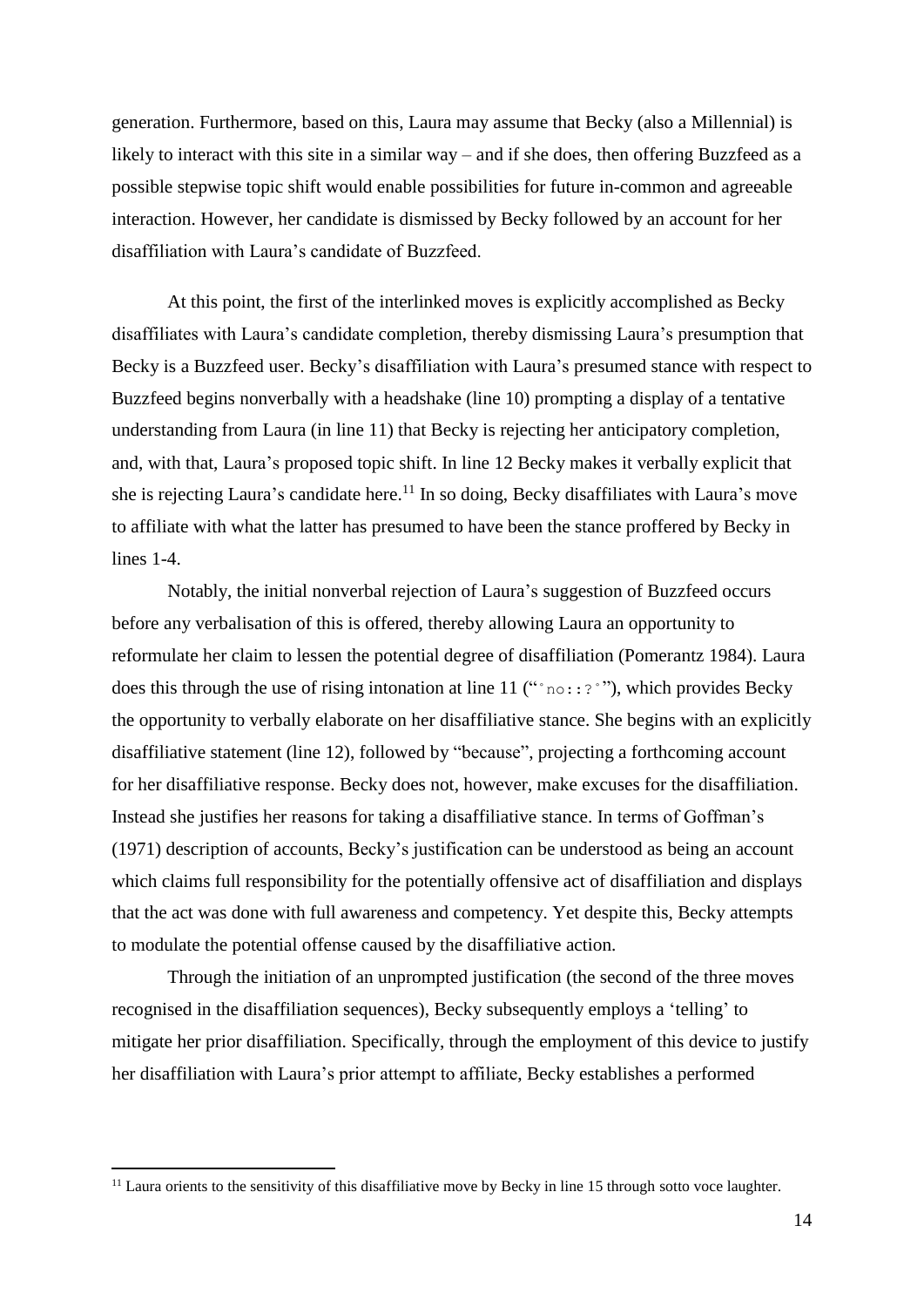narrative mode. The use of tellings to proffer accounts has been recognised as a means for establishing rapport between the teller and their recipient (Goffman 1974, 503; Lerner 1992).

Semin and Manstead (1983) suggest that appealing to another's moral values is characteristic of justifications. Becky begins her justificatory-account by appealing to moral values, as she claims that one of the reasons for her dislike of Buzzfeed is that their content is not original and can be found on various other websites first. Within this part of her account, there appear to be two factors which make Buzzfeed problematic for Becky. The first is that the content can be seen elsewhere sooner, and the second is that the content which is adapted from other social media platforms is not acknowledged as it should be, therefore appealing to moral values of giving due credit to content providers. Notably, the second part of the account appears to be more crucial to Becky, and it is as this point that her account appears to be accepted by Laura.

During this extended justification-account, Laura aligns with Becky's action using type-conforming minimal responses that are frequently placed in overlap with Becky's telling, including line 18 ("YEAH") and line 21 ("yeah"), as well as through laughter (line 29). Stivers (2008) has suggested that alignment produced towards the end of a story is indicative of an incipient display of an affiliative stance. Lerner (1992) has also noted that telling activities are sometimes treated as uninterruptable monologues, although the importance of recipients demonstrating their understanding and/or appreciation of a telling has also been noted due to the fundamentally collaborative nature of tellings (Lerner 1992; Sacks 1995). As the telling comes to a close, Laura's aligning responses also involve affiliating with Becky's initial stance (disliking Buzzfeed) through this telling, as seen at line 33 ("yeah that's true"), for instance.

As the justification is built up through a telling, it is unsurprising that it takes a significant amount of time to complete. Yet in observing the amount of interactional work invested in developing a justification to attempt to remedy the disaffiliation, it is evident that the disaffiliation was oriented to by the participants as an interactional trouble that warranted extensive remedial work. In other words, Becky's disaffiliative stance is oriented to as an interactional trouble that warrants halting the progressivity (Stivers and Robinson 2006) of the interaction for a significant amount of time in order to attend to the difficulties which the participants are evidently having in affiliating at this point in their ongoing interaction.

Finally, at line 35, Laura enacts a striking change in stance from a person who had introduced the topic of Buzzfeed (a topic in which she is invested) to a person who now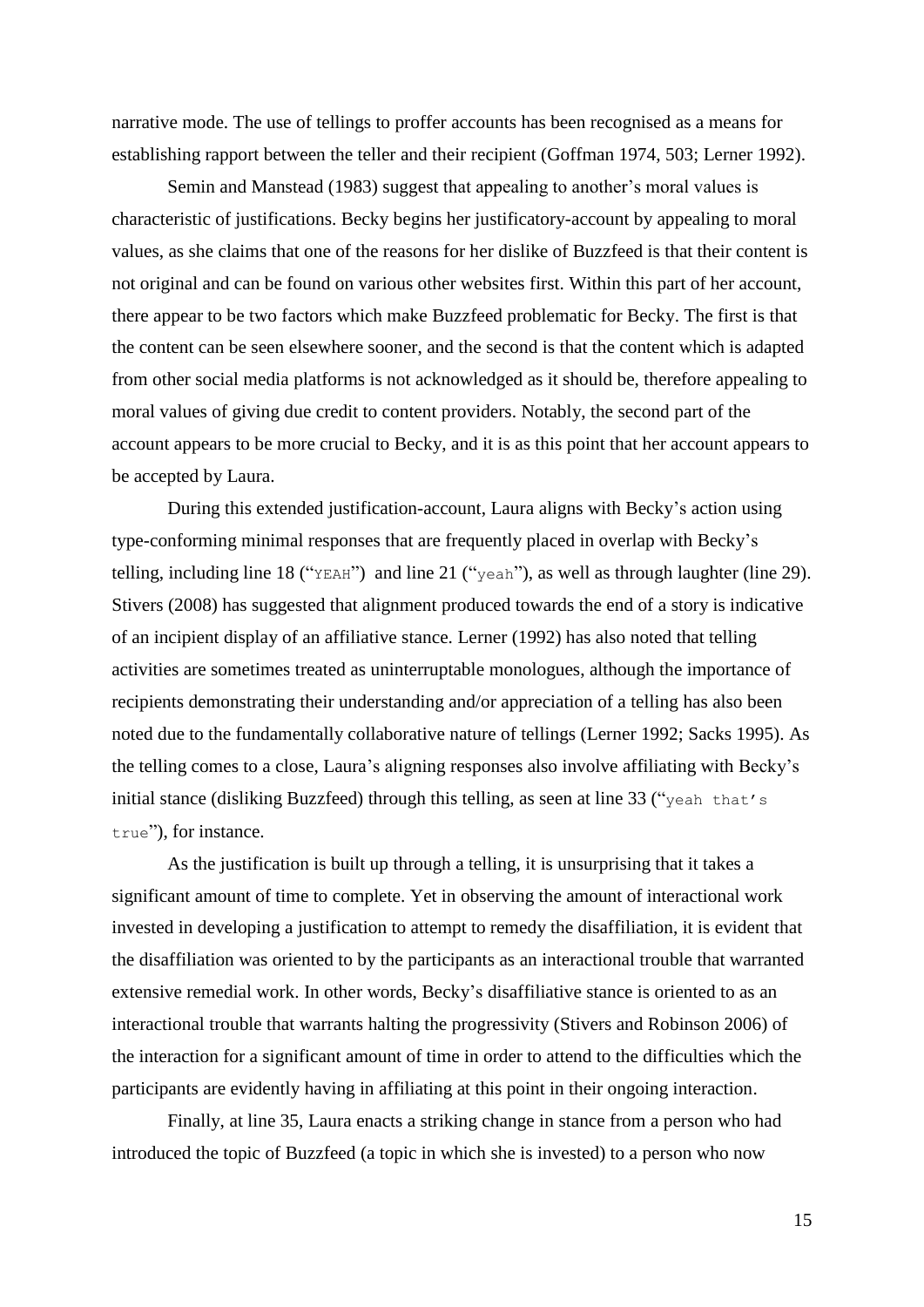(ostensibly) claims to have been turned against Buzzfeed. This ostensible 'stance movement' marks the third of the interlinked moves in disaffiliation sequences, and allows the talk to move away from the disaffiliative topic (Buzzfeed) and onto something new and more 'agreeable'. Through this shift in stance claimed by Laura, and the accompanying laughter from Becky, both participants are able to treat this prior disaffiliation as remedied and the interaction progresses. In sum, an initially disaffiliative action where Becky rejected Laura's attempt to affiliate through an anticipatory completion was oriented to by both participants as an interactional trouble that occasioned an extended account during the delivery of which Becky halted the progressivity of the interaction for a significant amount of time. In investing this amount of talk in modulating this momentary disaffiliation, the participants thereby oriented to troubles in affiliating as warranting an extended remedial account sequence.

The next extract we examine is taken from an initial interaction between two Australians. Norma and Toby have been engaged in a joint fantasising sequence in which they are bemoaning the ever-increasing regulation of credentials for seemingly straightforward occupations (Haugh 2017b, 160-162). Toby has just jokingly proposed that soon people will need a "cert four<sup>12</sup> to make a cup of coffee" (data not shown), which is subsequently exploited to manage a stepwise topic transition (Jefferson 1984) to the question of whether Toby prefers<sup>13</sup> coffee or tea. Similar to Extract 1, there is an extended justification-account following a disaffiliation, however a significant difference between the extracts is that here there is no stance movement.

#### **Extract 2: CAAT: AusAus09: 13:05**

| $\mathbf{1}$ |      | Nor: are you a coffee >or a tea fan<     |
|--------------|------|------------------------------------------|
| 2            |      | Tob: .pt=er: coffee.                     |
| 3            |      | Nor: [mm hmm ]                           |
| 4            |      | $\lceil$ ((nods))]                       |
| -5           | Tob: | yea:h definitely cof[fee.]               |
| 6            | Nor: | $[vep]$ veah $(.)$ yeah                  |
| 7            |      | (1.6)                                    |
| 8            | Nor: | definitely got my coffee routines        |
| 9            |      | >but I will occasionally< have a tea .hh |
| 10           |      | Tob: oh: really?                         |

<sup>&</sup>lt;sup>12</sup> *Cert four* refers to "Certificate IV", a pre-diploma qualification awarded by non-university higher education providers in Australia for particular vocational skillsets.

<sup>&</sup>lt;sup>13</sup> In discussing affective stances, we sometimes talk of preference in a non-technical, non-CA sense. However, when we use the word 'prefer', the context should be sufficient to determine in what sense we are using it.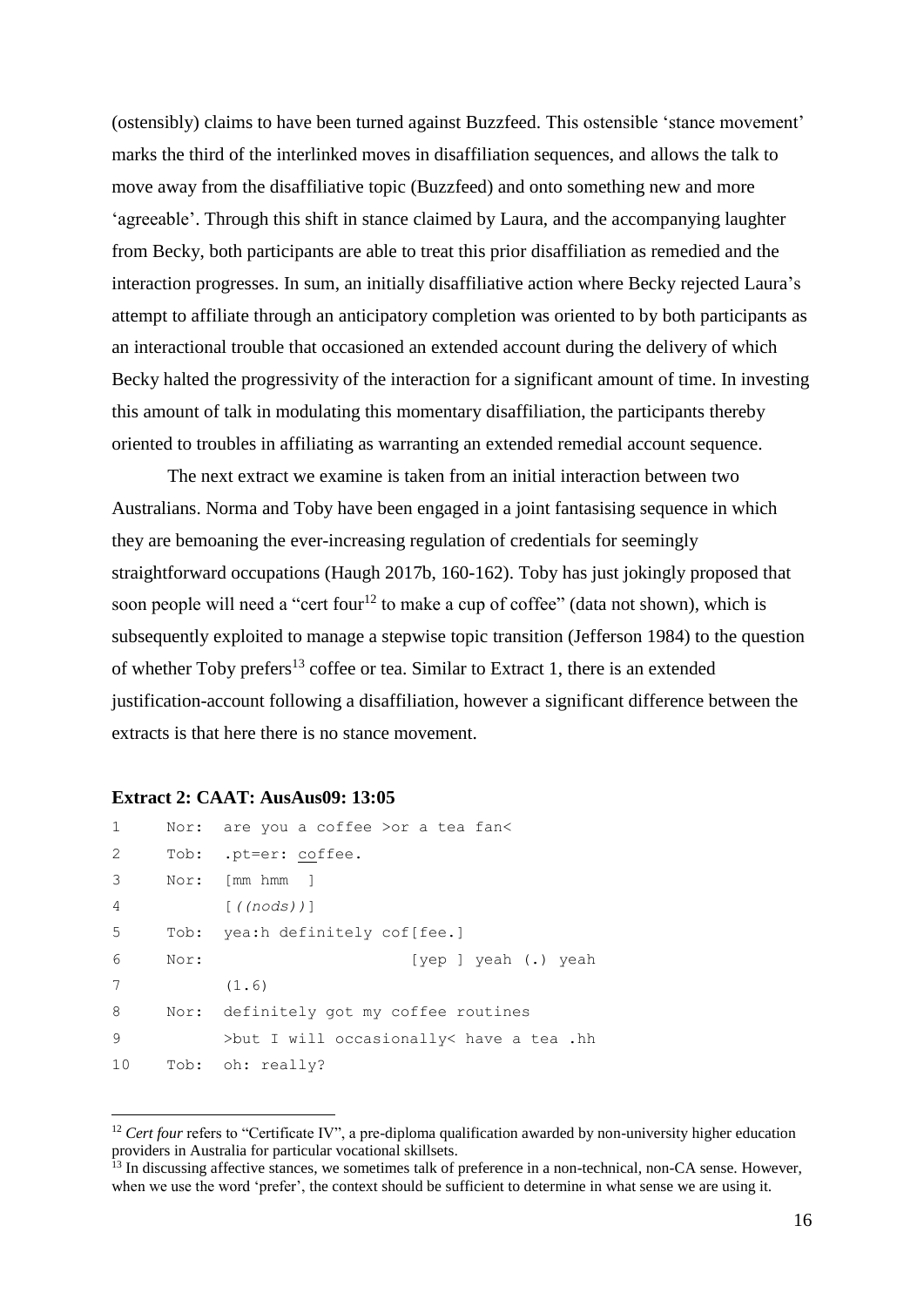```
11 Nor: ah .hh either late at night (0.3) if (.) you know uh 
12 if I don't wanna have (0.5) coffee um: or::: (0.3)
13 mid afternoon if it's a hot day 
14 [I'd rather] ha[ve a tea than a] cof[fee ]
15 Tob: [((nods)) ] [ah:::: tea ] [yeah] okay?=
16 Nor: = "um"
17 Tob: coffee can kind of dry y- >er< dehydrate 
18 [you a lit]tle bit=
19 Nor: [mm ]
20 Tob: =I think=
21 Nor: =I [think so (.)]=
22 Tob: [((nods)) ]=
23 Nor: =and I like (that) sort of hibiscus tea and=
24 Tob: =hi[↑bis↑cus t[ea ]1]2
25 [((gentle nod)) ]2
26 Nor: [°oh:]^1 it's lovely [yeah<sup>°</sup>]
27 Tob: [okay ] so that-
28 like herbal teas and things
29 Nor: [ mm n↑a↑- ]
30 [((small gentle head shake))]
31 I wouldn't say I'm really into herbal teas I quite
32 like a camomile or:: (1.0) yeah [like an earl] grey 
33 [((grimace)) ]
34 Tob: ok[ay]
35 Nor: [or] better (.) hibiscus tea was really ˚erm˚
36 Tob: =[hibiscus]=
37 =[((\text{nodes}))]=38 Nor: =popular in in Egypt they they would 
39 I Solut Thave it as hot [and a]<sup>1</sup> 12 \frac{12}{2}40 [((gestures holding a drink in each hand))]2=
41 Tob: [>wow<]1
42 Nor: =cold drink and
43 Tob: ah okay=
44 Nor: =it's just really (0.3) light [and ]
45 [((hand shrug))]
46 (0.5)
47 Tob: ↑real↑ly=
48 Nor: =fruity
49 Tob: mm hmm (.) r- refreshing?=
50 Nor: =↑yes↑
51 Tob: tsk [ah: nice ]
```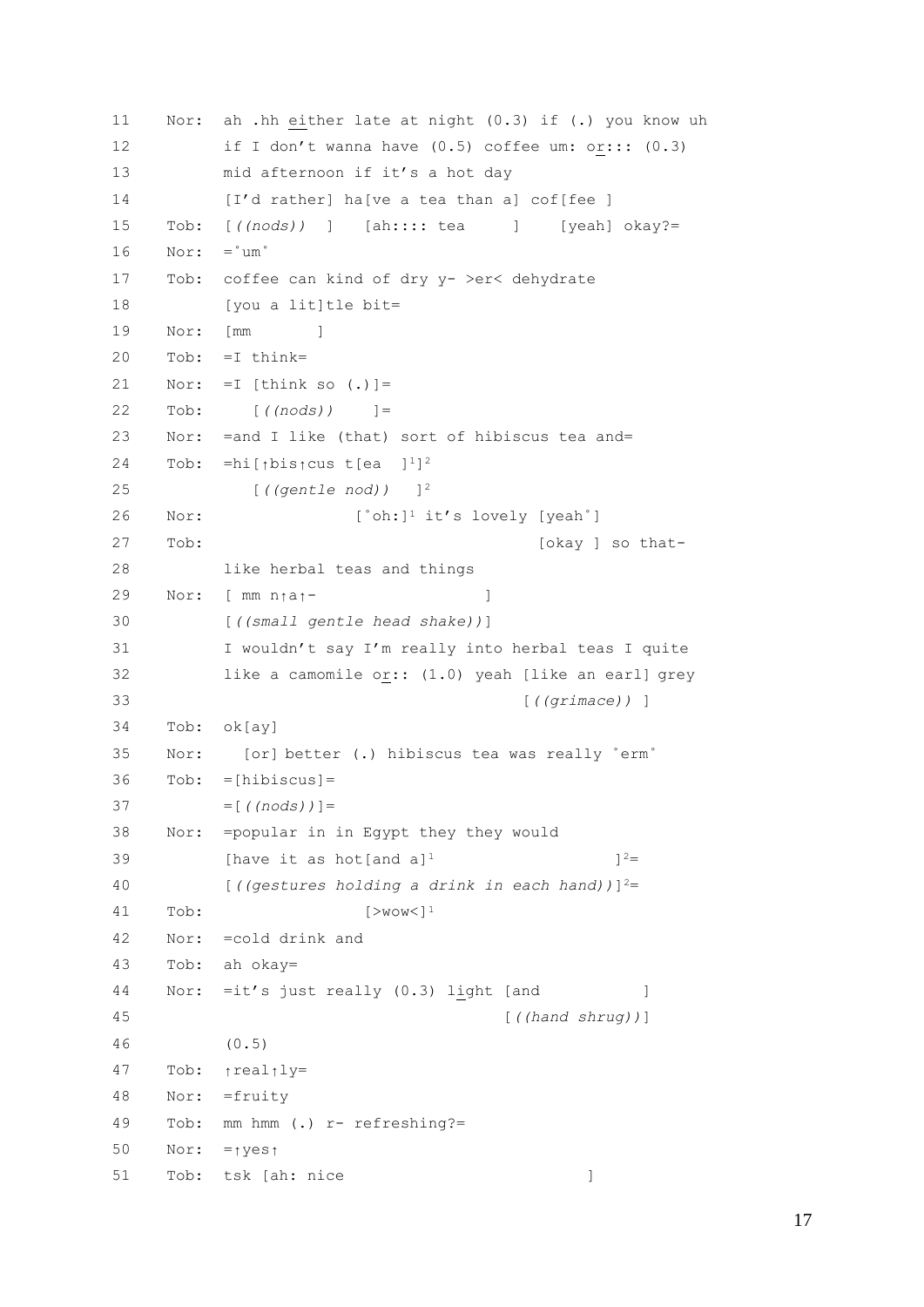```
52 [((smiles and places hand on chin))]
53 Nor: so I kinda got [attached to that there]
54 [((smiles)) ]
55 Tob: tsk oh yeah (.) [tea! ]
56 [((nods))]
57 (0.5)
58 Nor: yeah [˚it's nice˚ ]
59 Tob: [hehheha˚heh˚]
60 (0.5)
61 Nor: m- you know [magenta ]
62 [((waves hands))]
63 c- sorta colour and it's so it's 
64 Tob: [a::h::: ye:s ] yes
65 [((raises head))]
66 Nor: yeah but it's definitely first thing in the morning 
67 [if I don't have a coffee] [it's er-]
68 [((slight head shake)) ]
69 Tob: [yea:h ]
70 breakfast of champions?
```
This extract begins with a presentation-eliciting question from Norma delivered through an alternative question format (line 1). Given this format is, in general, used much less frequently in seeking information (Stivers 2010, 2776), and the way in which the latter alternative is accomplished using a rush-through, the question appears to be designed to avoid the implication that coffee is the preferred candidate answer (Pomerantz 1988). Toby is thus being positioned to take a stance on which drink he prefers without Norma offering any indication of what her own stance might be. In this case, then, Toby is prompted by Norma to take an affective stance, but without knowing whether it will be affiliative or disaffiliative. Toby responds hesitantly at first, providing one of the two options suggested by Norma (line 2). Following an aligning, although not necessarily affiliative response from Norma at line 3, Toby upgrades and intensifies his stance at line 5, with the use of "definitely" suggesting that he is expecting Norma to strongly affiliate with this upgraded stance. However, a straightforwardly simple affiliative response from Norma is not forthcoming.

Norma builds what turns out to be a disaffiliative response in a way typical of those outlined within the literature on delivery of dispreferred responses (Atkinson and Drew 1979; Heritage 1984; Heritage and Pomerantz 2013; Pomerantz 1984). She begins by initially agreeing (lines 6 and 8) before indicating a contrasting stance through but-prefacing a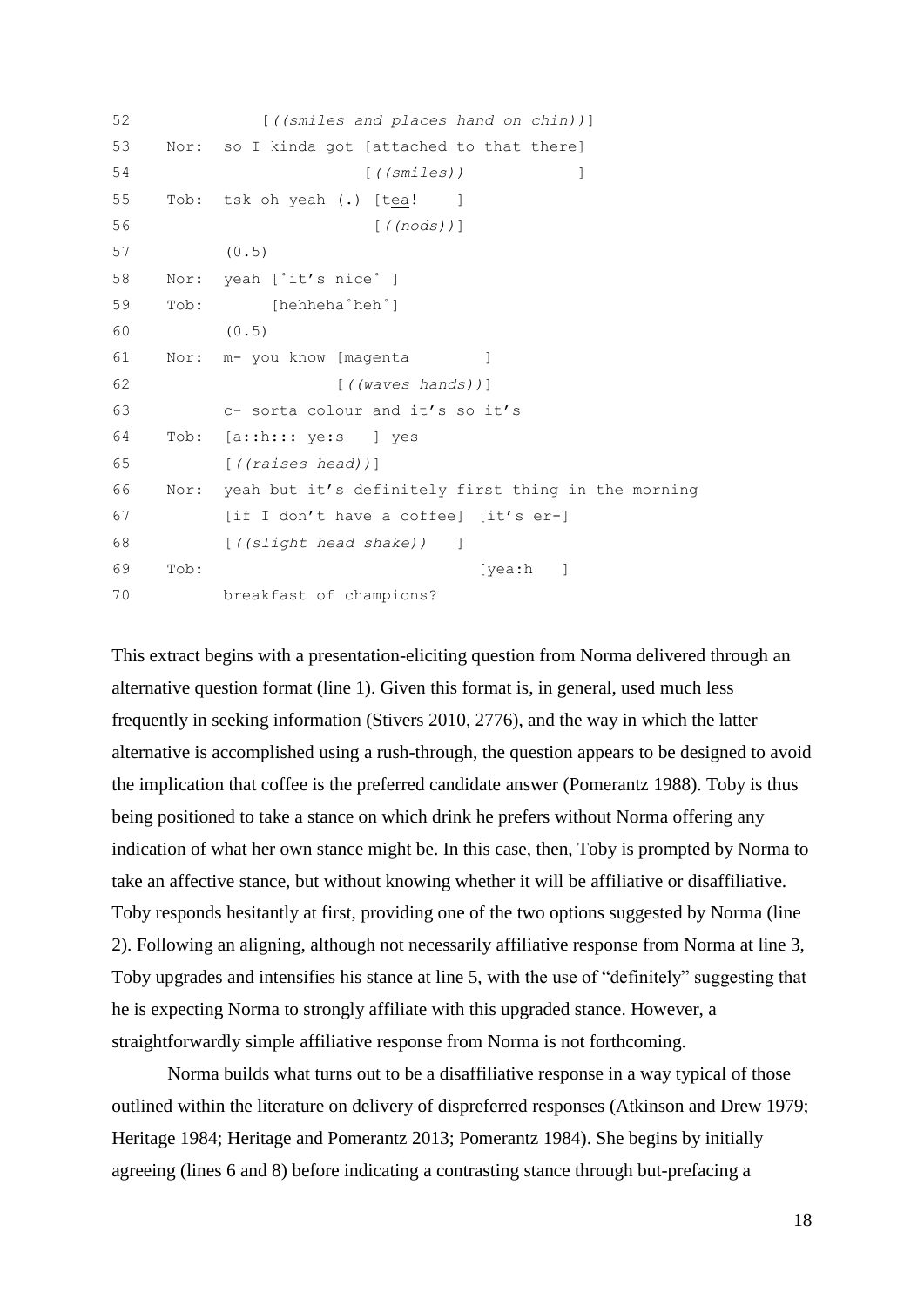subsequent claim that she also drinks tea (line 9). This is an example of the phenomenon observed by Pomerantz (1975, 1984) in relation to disagreeing components being delayed within turns. This can be achieved through the use of silences or by building a turn as an "agreement-plus-disagreement" turn shape in Pomerantz' terms (1984, 72), which in this case also involves affiliation-plus-disaffiliation (Flint 2018). Pomerantz (1984, 74) also observes that the agreement components which preface disagreement are characteristically weak, and the same can be said of the affiliation-plus-disaffiliation turn shape observed in lines 8-9. (A delaying strategy can similarly be observed in Extract 1 (line 5) as the provision of a disaffiliative turn is delayed initially by a significant pause, and subsequently through the use of gesture, before a disaffiliative stance is delivered.) The stance is also mitigated as it is delivered as Norma states that she will ">occasionally< have a tea" (line 9).

Following this disaffiliative response (the first of the three interlinked moves), Toby treats Norma's stance as somehow unexpected (line 10: "oh: really?"), thereby offering Norma an opportunity to provide an account, whilst also orienting to Norma's subsequent stance as one with which he cannot straightforwardly affiliate. Norma's account attempts to claim reduced responsibility for the disaffiliating action and to mitigate it, as she provides many reasons for why the act should not be viewed as troublesome. It is at this point that the second of the interlinked moves begins as Norma starts to provide a justification for disaffiliating with Toby's preference for coffee and with her own ostensible stance of having "coffee routines". Norma's justification is built through explaining the circumstances in which she drinks tea: she only drinks tea "late at night" or "if it's a hot day" (lines 11-14). This justification appears to orient to the possibility (as indicated by Toby's "oh: really?" at line 10) that her stance may have been inadvertently misrepresented as a clear overall preference for tea. This account seems to be accepted by Toby at line 15 through the use of gesture ("nods"), repetition ("ah:::: tea"), and a minimal acknowledging response token ("yeah"). This extract provides more evidence in support of Stivers' (2008) claim that nodding in a mid-telling position functions as an aligning response, but it is also indicative of implicit acceptance of the claim and incipient affiliation. Throughout the extract, there are many examples of apparent acceptance of Norma's account by Toby, through aligning nods (lines 15, 22, 37), repetition of "tea" and "hibiscus" from the prior turn (lines 15, 24, 36), and positive assessments (line 51), as well as accounts justifying a preference for occasionally drinking tea as provided by Toby himself (lines 17-18, 49). (We take up the issue of collaborative accounting in Flint and Merrison (in prep).)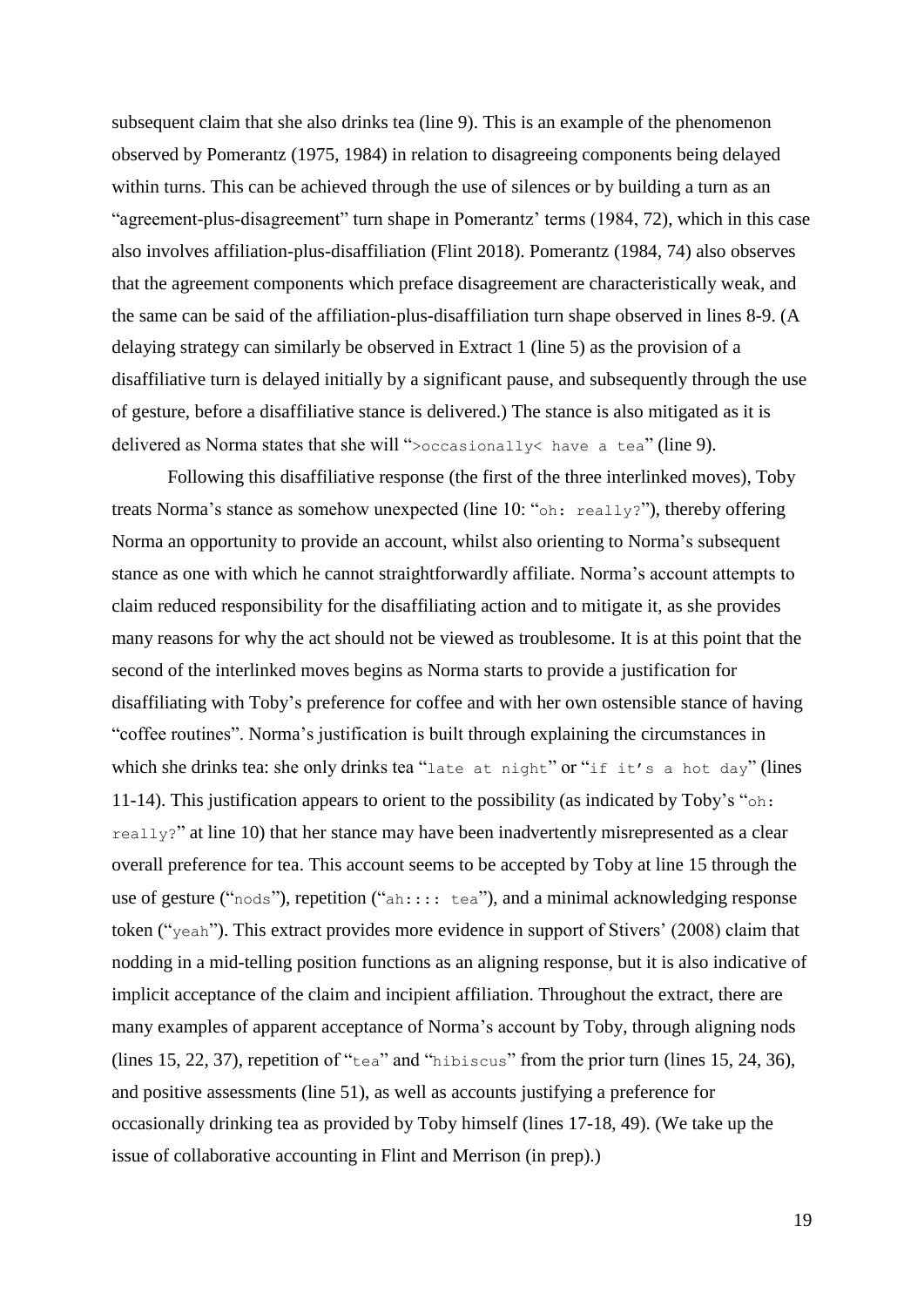Throughout the extract, then, repetition appears to be closely tied to Toby's attempts to avoid disagreeing with Norma's extended account as to why she prefers drinking tea on occasion. These repetitions are often supported by nodding gestures and various other minimal responses. These all appear to have a similar function – acknowledging the turn, aligning with the activity and accepting the action, but not necessarily providing support. Kangasharju (2002) notes that a repeat is an easily and quickly available device by which interactants can demonstrate alignment with an ongoing activity (here an extended remedial account). Similarly, Curl, Local and Walker (2006) note that repeats are often used in order to demonstrate a collaborative orientation. However, the most relevant description of the function of the repetition observed throughout this extract can be found in Tannen (2007). Tannen considers the *interactive* functions of repetition and in particular considers repetition as a way of showing listenership (2007, 61). At lines 20-21, both interactants use "I think" when talking about how coffee can be dehydrating. This can demonstrate the sharing of a similar stance: saying "I think so" following "I think" could suggest that as both interactants are "thinking" the same thing, that they are once again demonstrating their similarity and solidarity, hence remedying the prior moment of disaffiliation.

The third of the interlinked moves is achieved as Toby accomplishes a gradual movement in stance, from initially displaying a strong preference for coffee over tea, to one in which he affiliates with Norma's stance that tea is preferable at times. At line 17, for instance, Toby joins in with Norma's justification, adding that coffee can be dehydrating, thereby demonstrating an orientation and acceptance of her ongoing justificatory account. Norma acknowledges this contribution through a minimal response (line 19) in a midtelling position, indicating incipient acceptance of Toby's extension of the justificatory account, which follows explicitly in line 21. However, following this, she goes on to continue her own justification (line 23), despite Toby (ostensibly) affiliating with her stance about tea. Norma then goes into further detail regarding hibiscus tea, delivering a fuller account as a remedy to her prior disaffiliation with Toby's initial (preference for coffee) stance. Part of this justification is achieved through Norma mentioning that she drank hibiscus tea while travelling in Egypt. By justifying her reason for initially drinking hibiscus tea, Norma appears to be appealing to moral values in that travel and culture are implicitly invoked as justifications for her tea-drinking habits. Following this, Norma goes on to describe the positive qualities of hibiscus tea, thereby pointing out the benefits of tea-drinking. Notably, there is a collaborative completion (Lerner 1994) in lines 44-50, as Toby completes the three-part list (Jefferson 1990) initiated by Norma in her description of hibiscus tea.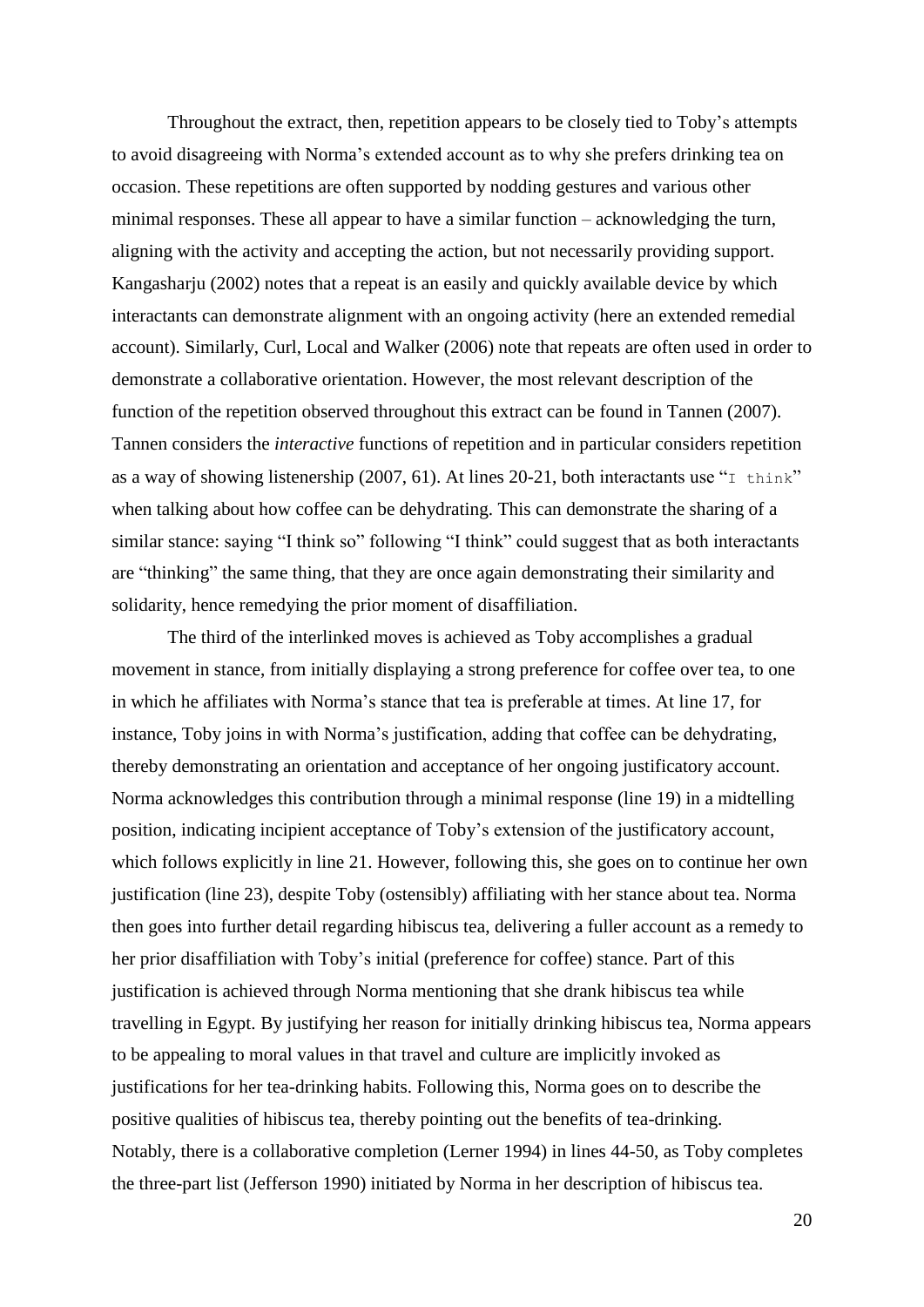Norma introduces her list at line 44. The first component of the three part structure ("light") is followed by an "and", an accompanying hand shrug, and half a second of silence. As this leaves the turn constructional unit (TCU) hearably incomplete, it provides an opportunity for collaborative completion (see Lerner 1994). However, this isn't taken up by Toby at this opportunity, and Norma provides a second component ("fruity") at line 48. Toby then aligns with the three-part list structure and offers a candidate solution to take the place of the final component (" $r$ - refreshing?=") in line 49. It is worth noting that this candidate completion is offered hesitantly, as evidenced by the restart and rising intonation. Lerner (2004) has suggested that outright rejection rarely occurs in the receipt slot, and this is the case here as at line 50, the candidate is emphatically accepted by Norma  $(=\gamma \gamma \epsilon)$ . Given Norma's ready acceptance of Toby's completion of the three-part list, it appears that this joint production is treated by both participants as a vehicle for building affiliation (Ferrara 1992; Hayashi 2013; Lerner 1996).

However, while indicating a preference for drinking tea on occasion, Norma eventually reverts back in lines 66-67 to the initial positive and agreeable stance she proffered in lines 6-8 with respect to drinking coffee. This movement in stance is prefaced, however, with a "yeah but" through which she acknowledges Toby's initial definite preference for coffee, as well as her own preference for coffee being tempered by a preference for tea at certain times. At this point, Toby immediately demonstrates affiliation with the former with an overlapping "yeah" (line 69), and a subsequent increment in line 70, which builds off Norma's unfinished TCU in line 67, resulting in an ostensibly joint production (i.e. "it's er breakfast of champions").

In sum, in this second extract, we find the two participants carefully interweaving support for the stance of the other in ways that avoid doing outright disaffiliation. The remedial account is accomplished in a manner that allows the two participants to ostensibly affiliate and thus orient to the 'preference for agreeability' in initial interactions. This contrasts with the more striking change in stance following the remedial account in Extract 1, in which a committed Buzzfeed user has (ostensibly) been turned against using Buzzfeed. It is apparent, then, that the extended remedial accounts that follow moments of disaffiliation in initial interactions may prompt either modulations of or, indeed, wholesale changes in prior stances in order to afford the ongoing interactional accomplishment of affiliation in that interaction.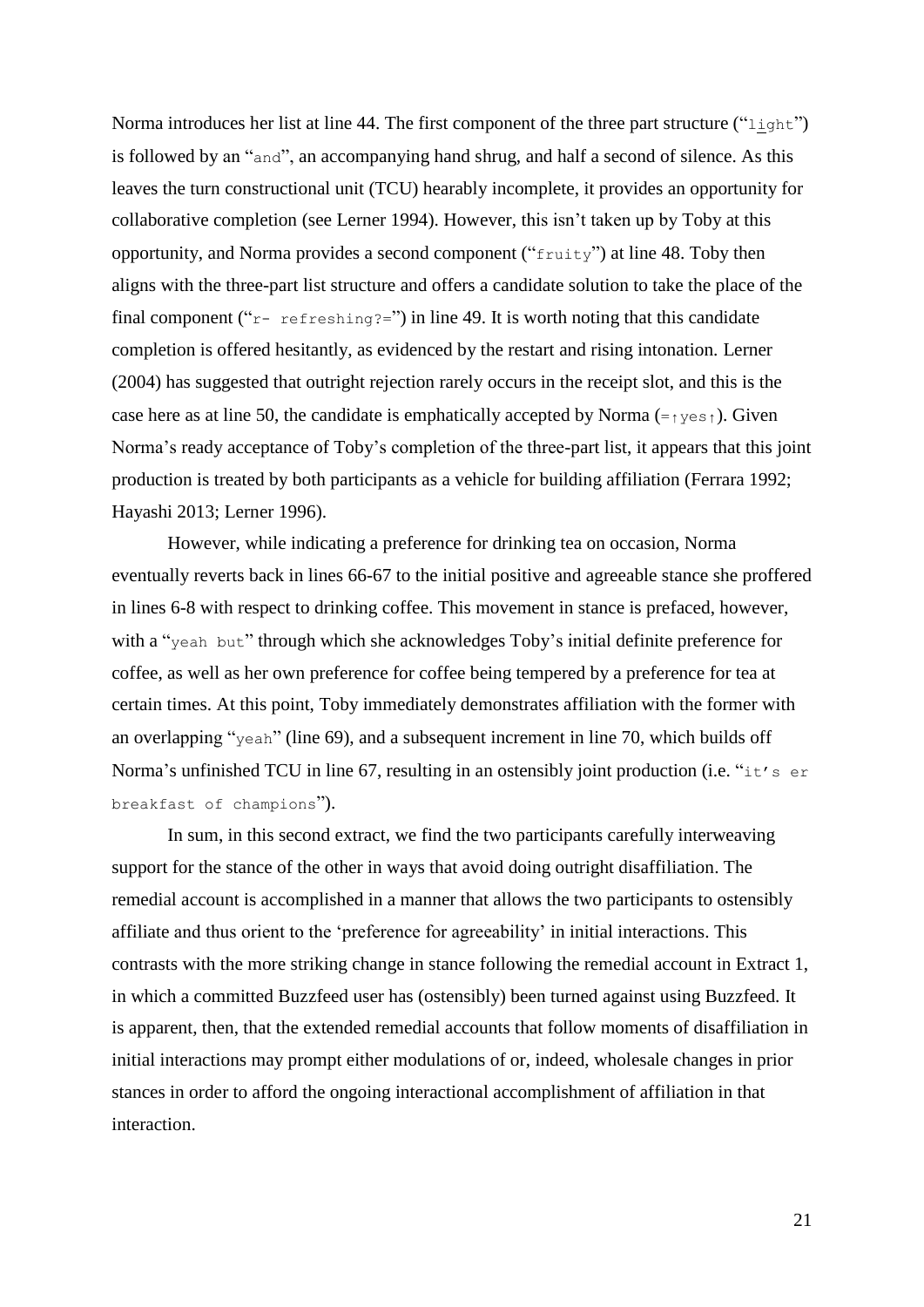## *5. Conclusion*

In this paper, we have addressed three aims. Firstly, we offered a definition of 'affiliation' which reserves the term for referring only to cases involving *affective stance*. Secondly, we offered a discussion of the remedial work that follows instances of disaffiliation demonstrating that disaffiliation sequences follow a three-part structure (*disaffiliation*, *extended justification-account* and *stance movement*). Thirdly, we have provided empirical evidence for an earlier proposal that participants orient to the ongoing interactional accomplishment of 'agreeability' in initial interactions.

It has emerged from close analysis that these disaffiliation sequences are treated as interactional troubles that require extensive remedial work in the form of justificatory accounts through which the participants modulate an initially disaffiliative stance. During and subsequent to this remedial work, affiliative responses to the stance accomplished through the remedial account enable participants to modulate that prior momentary disaffiliation, even if that affective stance is not ultimately claimed to be shared. We have also observed that stance movement regularly occurs following this extended account, although the degree of movements in their respective affective stances varied.

In sum, the considerable interactional work involved in these extended remedial account sequences arguably reflects an underlying preference for agreeability in initial interactions (Haugh 2015), at least amongst (Australian and British) speakers of English. It also offers further empirical confirmation of earlier work by McLaughlin, Cody and Rosenstein (1983), in which they claimed that accounts were used as a basis for "reinterpreting disagreeables" (p.107). It also offers a modest contribution to the broader CA project on (dis)affiliation through closely examining what *follows* instances of disaffiliation between interactants who are getting acquainted, as well as suggesting that accounts recurrently co-occur with disaffiliative responses, a pattern that has not been noted in the case of disagreements with assessments (Pomerantz 1975, 1984). While further work is clearly warranted, it is nevertheless evident that practices by which participants modulate troubles affiliating in initial interactions are torqued to fit the local contingencies of the activity-inprogress, in this case, an overarching preference for agreeability that, in some cases, appears to over-ride the general preference for progressivity in interaction.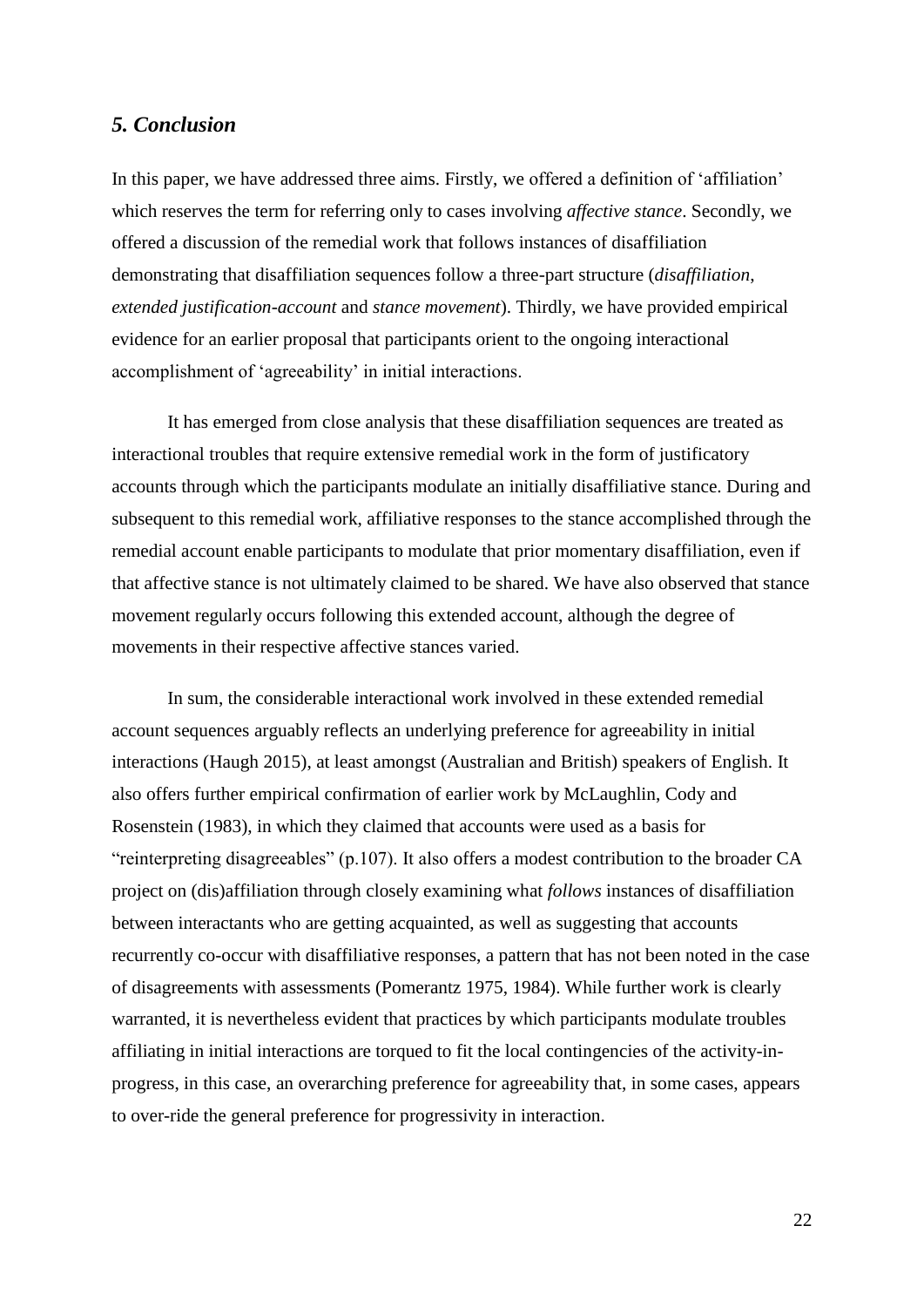## *References*

Antaki, Charles. 1994. *Explaining and Arguing*. London: Sage.

- ———. 2012. "Affiliative and Disaffiliative Candidate Understandings." *Discourse Studies* 14 (5): 531-547.
- Arundale, Robert B. 2010. "Constituting Face in Conversation: Face, Facework, and Interactional Achievement." *Journal of Pragmatics* 42 (8): 2078-2105.
- Atkinson, J. Maxwell., and Paul Drew. 1979. *Order in Court: The Organisation of Verbal Interaction in Judicial Settings*. London: Macmillan.
- Asmuß, Birte. 2011. "Proposing Shared Knowledge as a Means of Pursuing Agreement." In *The Morality of Knowledge in Conversation*, ed. by Tanya Stivers, Lorenza Mondada and Jakob Steensig, 207-234. Cambridge: Cambridge University Press.

Buttny, Richard. 1993. *Social Accountability in Communication*. Newbury Park: Sage.

- Clayman, Steven E. 1992. "Caveat Orator: Audience Disaffiliation in the 1988 Presidential Debates." *Quarterly Journal of Speech* 78 (1): 33-60.
- Clayman, Steven E., and John Heritage. 2002. "Questioning Presidents: Journalistic Deference and Adversarialness in the Press Conferences of U.S. Presidents Eisenhower and Reagan." *Journal of Communication* 52 (4), 749--775.
- Clift, Rebecca. 2016. "Don't Make Me Laugh: Responsive Laughter in (Dis)Affiliation." *Journal of Pragmatics* 100: 73-88.
- Curl, Traci S., John Local, and Gareth Walker. 2006. "Repetition and the Prosody– Pragmatics Interface." *Journal of Pragmatics* 38 (10): 1721-1751.
- Du Bois, John W. 2007. "The Stance Triangle." In *Stancetaking in Discourse: Subjectivity, Evaluation, Interaction*, ed. by Robert Englebretson, 139-182. Amsterdam: John Benjamins.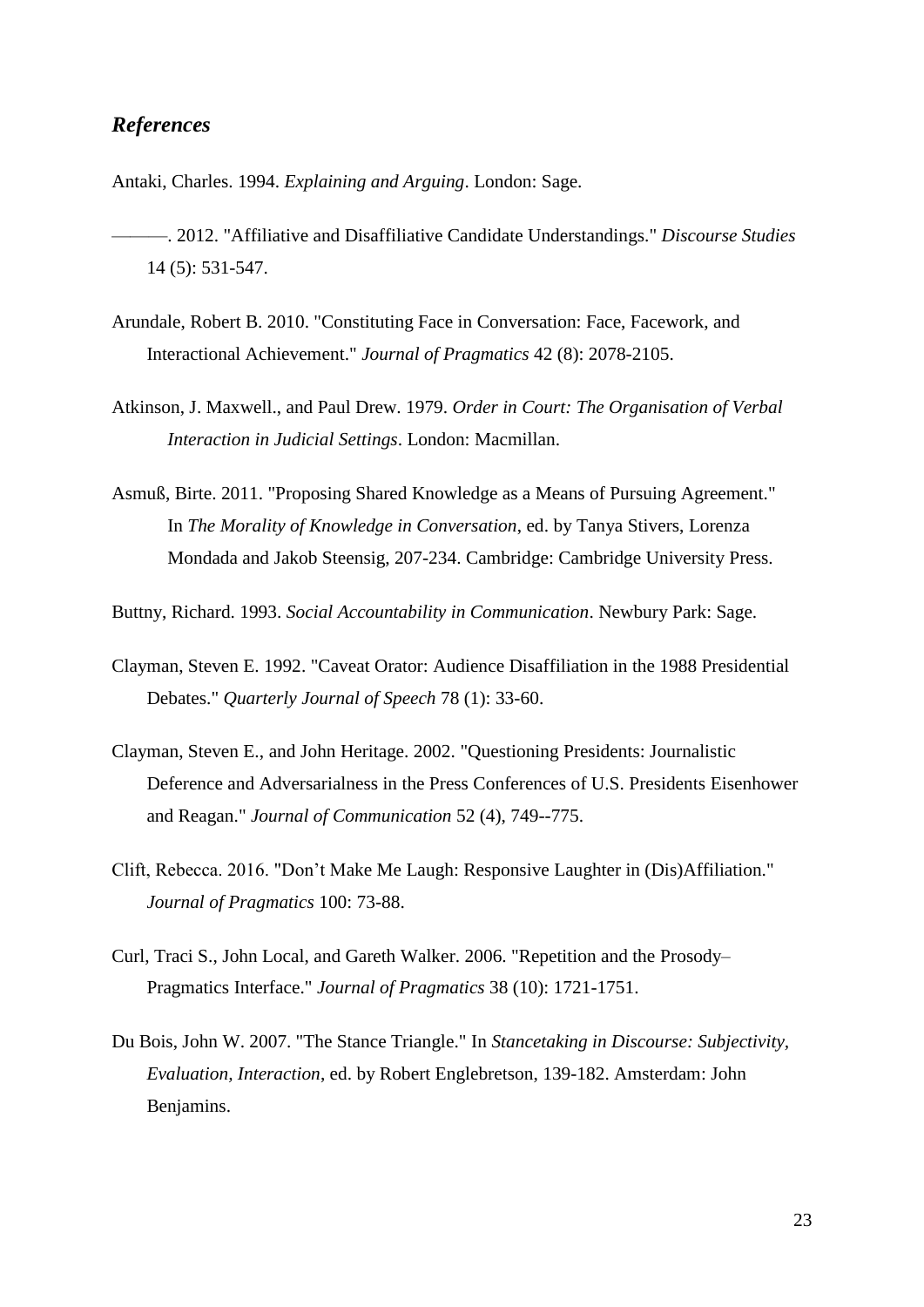- Du Bois, John W., and Elise Kärkkäinen. 2012. "Taking a Stance on Emotion: Affect, Sequence, and Intersubjectivity in Dialogic Interaction." *Text & Talk* 32 (4): 433-451.
- Englebretson, Robert. 2007. *Stancetaking in Discourse: Subjectivity, Evaluation, Interaction*. Amsterdam: John Benjamins.
- Ferrara, Kathleen. 1992. "The Interactive Achievement of a Sentence: Joint Productions in Therapeutic Discourse." *Discourse Processes* 15 (2): 207-228.
- Flint, Natalie. 2016. *"That's What I Thought as Well": Doing Affiliation in Initial Interactions.* Unpublished BA dissertation. York St John University.

———. 2018. *Accounting for Disaffiliations: Remedying (Dis)Affiliations in Initial Interactions between American and British Speakers of English*. Unpublished MA dissertation. York St John University.

- Flint, Natalie., and Andrew John Merrison. In prep. "On the Collaborative Nature of Accounting: Remedying Potentially Divisive and/or Delicate Topics in Intercultural Initial Interactions."
- Goffman, Erving. 1971. "Remedial Interchanges." In *Relations in Public: Microstudies of the Public Order*, 95-187. Harmondsworth: Pelican.
- ———. 1974. *Frame Analysis: An Essay on the Organization of Experience.* Cambridge, MA: Harvard University Press.
- Goodwin, Charles. 2007. "Participation, Stance and Affect in the Organization of Activities." *Discourse & Society* 18 (1): 53-73.
- Goodwin, Charles. and Marjorie Harness Goodwin. 1992. "Assessments and the Construction of Context." In *Rethinking Context: Language as an Interactive Phenomenon,* ed. by Alessandro Duranti and Charles Goodwin, 147-190. Cambridge: Cambridge University Press.
- Haugh, Michael. 2011. "Humour, Face and Im/politeness in Getting Acquainted." In *Situated Politeness*, ed. by Bethan L. Davies, Michael Haugh and Andrew John Merrison, 165- 184. London: Continuum.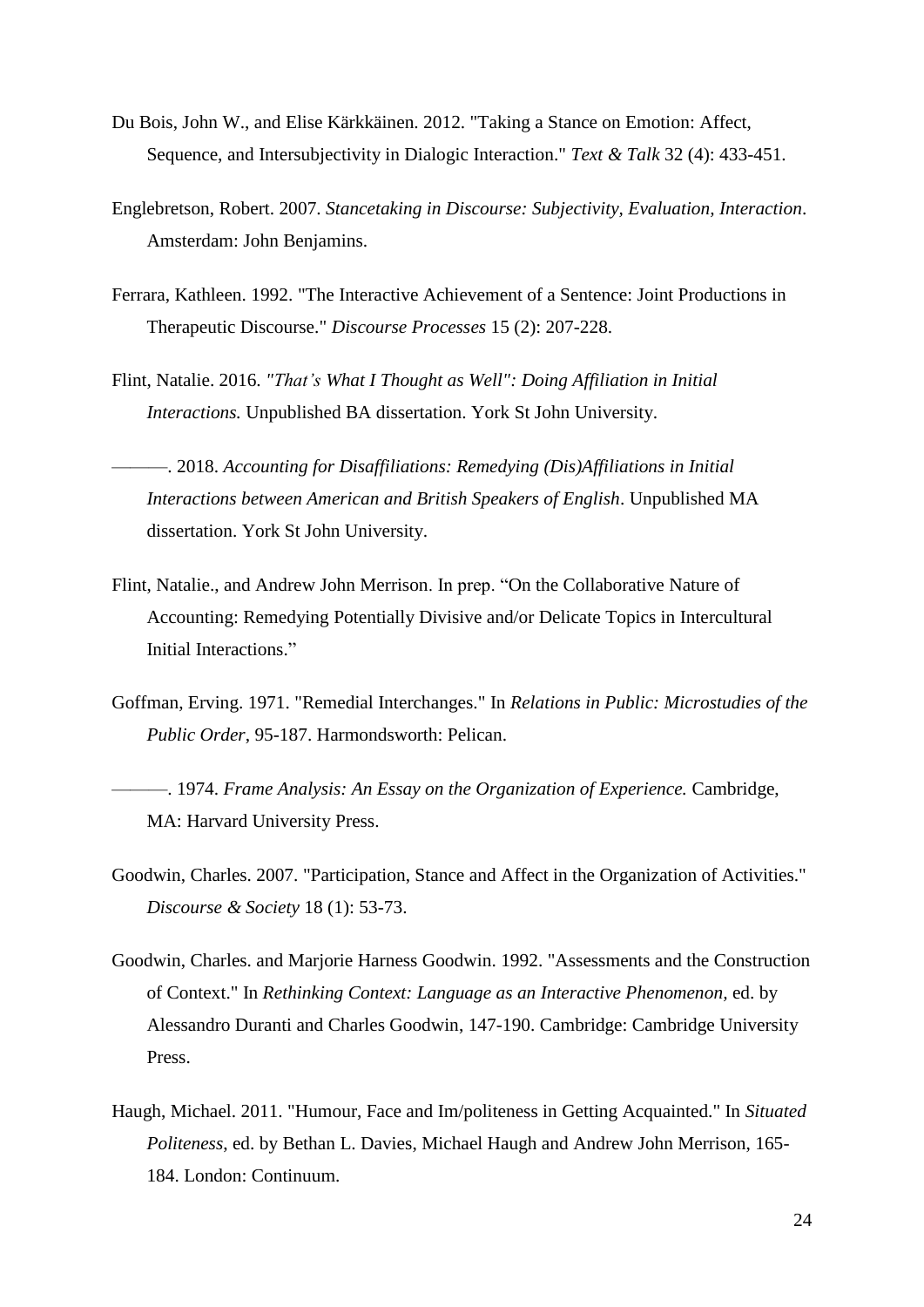- ———. 2012. "Conversational Interaction." In *The Cambridge Handbook of Pragmatics*, ed. by Keith Allan and Kasia M. Jaszczolt, 251-274. Cambridge: Cambridge University Press.
- ———. 2015. "Impoliteness and Taking Offence in Initial Interactions." *Journal of Pragmatics* 86 (1): 36-42.
- ———. 2017a. "Mockery and (Non-)Seriousness in Initial Interactions Amongst American and Australian Speakers of English." In *Handbook of Communication in Cross-Cultural Perspective*, ed. by Donal Carbaugh, 104-117. Abingdon: Routledge.
- ———. 2017b. "Jocular Language Play, Social Action and (Dis)Affiliation in Conversational Interaction." In *Multiple Perspectives on Language Play*, ed. by Nancy Bell, 143-168. Berlin: Mouton de Gruyter.
- Haugh, Michael., and Donal Carbaugh. 2015. "Self-Disclosure in Initial Interactions Amongst Speakers of American and Australian English." *Multilingua* 34 (4): 461-493.
- Haugh, Michael., and Danielle Pillet-Shore. 2018. "Getting to Know You: Teasing as an Invitation to Intimacy in Initial Interactions." *Discourse Studies* 31 (2): 246-269.
- Hayashi, Makoto. 2013. "Turn Allocation and Turn Sharing." In *The Handbook of Conversation Analysis*, ed. by Jack Sidnell and Tanya Stivers, 167-190. Oxford: John Wiley & Sons.

Heritage, John. 1984. *Garfinkel and Ethnomethodology*. Cambridge: Polity Press.

- ———. 1988. "Explanations as Accounts: A Conversation Analytic Perspective." In *Analyzing Lay Explanation: A Case Book of Methods*, ed. by Charles Antaki, 127-144. London: Sage.
- Holt, Elizabeth. 2012. "Using Laugh Responses to Defuse Complaints." *Research on Language and Social Interaction* 45 (4): 430-448.
- Iwasaki, Shimako. 2015. "Collaboratively Organized Stancetaking in Japanese: Sharing and Negotiating Stance within the Turn Constructional Unit." *Journal of Pragmatics* 83: 104-119.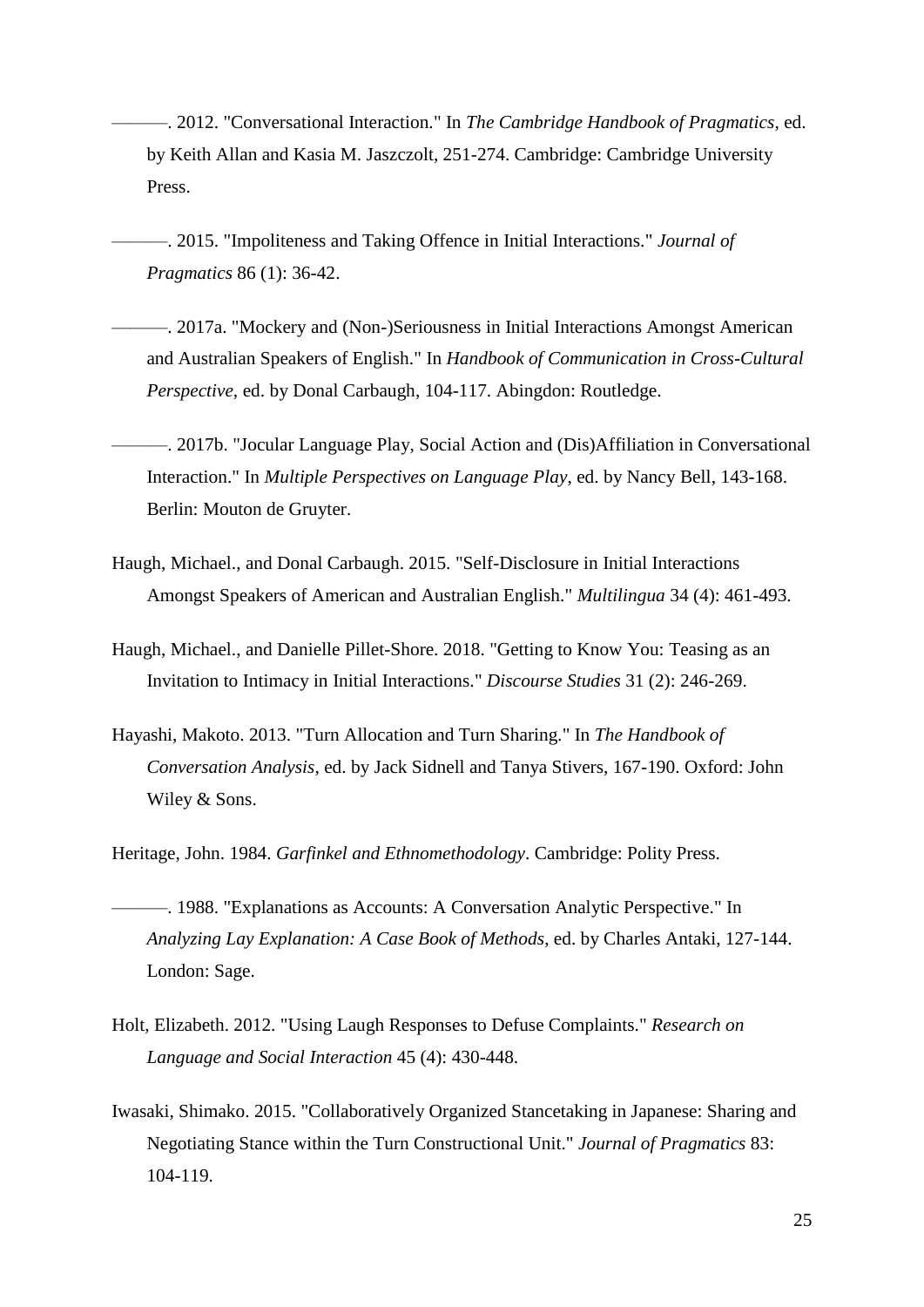- Jefferson, Gail. 1984. "On Stepwise Transition from Talk about a Trouble to Inappropriately Next-Positioned Matters." In *Structures of Social Action*, ed. by J. Maxwell Atkinson and John Heritage, 191-222. Cambridge: Cambridge University Press.
- ———. 1988. "On the Sequential Organization of Troubles-Talk in Ordinary Conversation." *Social Problems* 35 (4): 418-441.
- ———. 1990. "List Construction as a Task and Resource", In *Interaction Competence*, ed. by George Psathas, 63-92. Washington DC: University Press of America.
- ———. 1993. "Caveat Speaker: Preliminary Notes on Recipient Topic-Shift Implicature." *Research on Language and Social Interaction* 26 (1): 1-30.
- ———. 2004. "Glossary of Transcript Symbols with an Introduction." In *Conversation Analysis: Studies from the First Generation*, ed. by Gene H. Lerner, 13-34. Amsterdam, Philadelphia, PA: John Benjamins Publishing Company.
- Jefferson, Gail, Harvey Sacks, and Emanuel A. Schegloff. 1987. Notes on Laughter in Pursuit of Intimacy. In *Talk and Social Organisation*, ed. by Graham Button and John R. E. Lee, 152-205. Clevedon: Multilingual Matters.
- Joyce, Jack. 2015. *A Partial Sketch of Membership Categorisation Devices in Initial Interactions.* Unpublished BA dissertation. York St John University.
- Kangasharju, Helena. 2002. "Alignment in Disagreement: Forming Oppositional Alliances in Committee Meetings." *Journal of Pragmatics* 34 (10): 1447-1471.
- Keevallik, Leelo. 2011. "The Terms of Not Knowing." In *The Morality of Knowledge in Conversation*, ed. by Tanya Stivers, Lorenza Mondada and Jakob Steensig, 184-206. Cambridge: Cambridge University Press.
- Kotthoff, Helga. 1993. "Disagreement and Concession in Disputes: On the Context Sensitivity of Preference Structures." *Language in Society* 22 (2): 193-216.
- Lerner, Gene H. 1991. "On the Syntax of Sentences-in-Progress." *Language in Society* 20 (3): 441-458.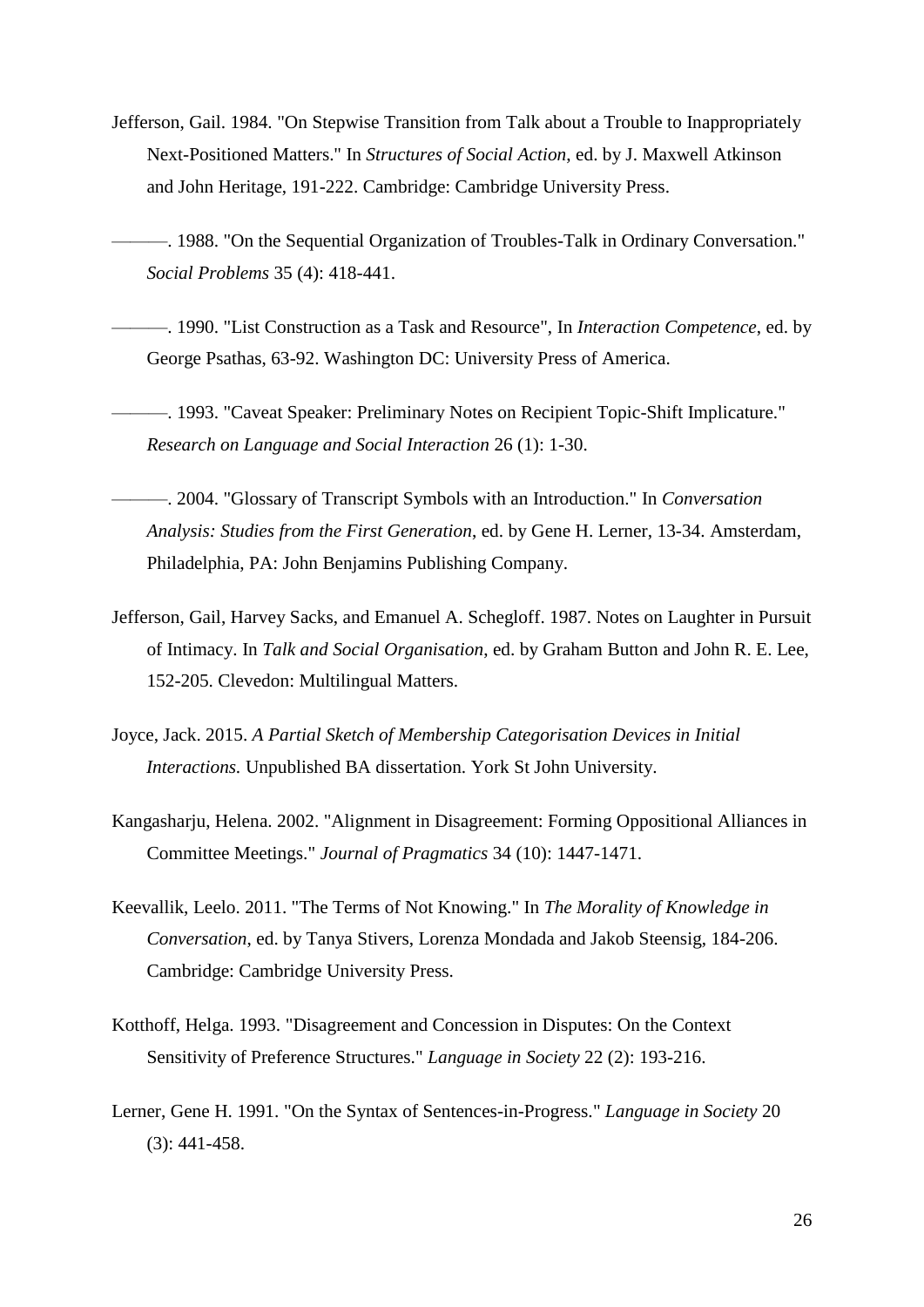- ———. 1992. "Assisted Storytelling: Deploying Shared Knowledge as a Practical Matter." *Qualitative Sociology* 15 (3): 247-271.
- ———. 1994. "Responsive List Construction: A Conversational Resource for Accomplishing Multifaceted Social Action." *Journal of Language and Social Psychology* 13 (1): 20-33.
- ———. 1996. "Finding "Face" in the Preference Structures of Talk-in-Interaction." *Social Psychology Quarterly* 59 (4): 303-321.
- ———. 2004. "Collaborative Turn Sequences: Sentence Construction and Social Action." In *Conversation Analysis: Studies from the First Generation*, ed. by Gene H. Lerner, 225- 256. Amsterdam: John Benjamins.

Levinson, Stephen C. 1983. *Pragmatics*. Cambridge: Cambridge University Press.

- Lindström, Anna., and Marja‐Leena Sorjonen. 2013. "Affiliation in Conversation." In *The Handbook of Conversation Analysis*, ed. by Jack Sidnell and Tanya Stivers, 350-369. Oxford: John Wiley & Sons.
- Maynard, Douglas W., and Don H. Zimmerman. 1984. "Topical Talk, Ritual and the Social Organization of Relationships." *Social Psychology Quarterly* 47 (4): 301-316.
- McLaughlin, Margaret L., Michael J. Cody, and Nancy E. Rosenstein. 1983. "Account Sequences in Conversations between Strangers." *Communication Monographs* 50 (2): 102-125.
- Mitchell, Nathaniel., and Michael Haugh. 2015. "Agency, Accountability and Evaluations of Impoliteness." *Journal of Politeness Research* 11 (2): 207-238.
- Nichols, Lawrence. 1990. "Reconceptualizing Social Accounts: An Agenda for Theory Building and Empirical Research." *Current Perspectives in Social Theory* 10: 113-144.
- Ochs, Elinor. 1996. "Linguistic Resources for Socializing Humanity." In *Rethinking Linguistic Relativity*, ed. by John J. Gumperz and Stephen C. Levinson, 407-438. Cambridge: Cambridge University Press.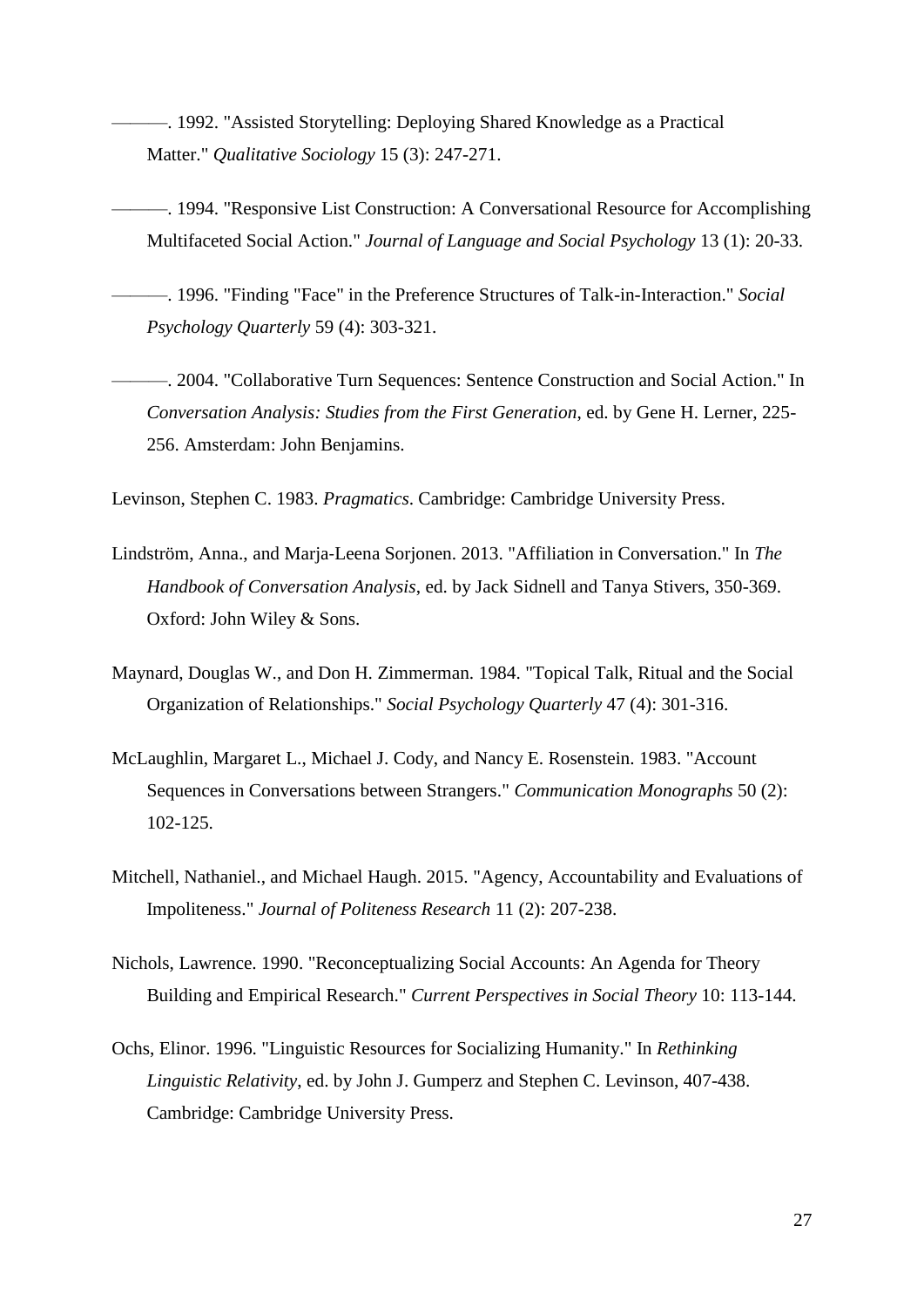- Pillet-Shore, Danielle. 2010. "Making Way and Making Sense: Including Newcomers in Interaction." *Social Psychology Quarterly* 73 (2): 152-175.
- ———. 2011. "Doing Introductions: The Work Involved in Meeting Someone New." *Communication Monographs* 78 (1): 73-95.
- Pomerantz, Anita. 1975. *Second Assessments: A Study of Some Features of Agreements/Disagreements*. Unpublished PhD dissertation, University of California, Irvine.
- ———. 1984. "Agreeing and Disagreeing with Assessments: Some Features of Preferred/Dispreferred Turn Shapes." In *Structures of Social Action*, ed. by J. Maxwell Atkinson and John Heritage, 57-101. Cambridge: Cambridge University Press.
- ———. 1988. "Offering a Candidate Answer: An Information Seeking Strategy." *Communication Monographs* 55 (4): 360-373.
- Pomerantz, Anita., and John Heritage (2013) "Preference." In *The Handbook of Conversation Analysis*, ed. by Jack Sidnell and Tanya Stivers, 210-228. Oxford: John Wiley & Sons.
- Sacks, Harvey. 1987. "On the Preferences for Agreement and Contiguity in Sequences in Conversation." In *Talk and Social Organisation*, ed. by Graham Button and John R. Lee, 54-69. Clevedon, Avon: Multilingual Matters.

———. 1995. *Lectures on Conversation*. Oxford: Blackwell Publishing.

- Schegloff, Emanuel A. 1968. "Sequencing in Conversational Openings." *American Anthropologist* 70 (6): 1075-1095.
- ———. 1988. "Goffman and the Analysis of Conversation." In *Erving Goffman: Exploring the Interaction Order*, ed. by Paul Drew and Anthony Wooton*.* 89-135. Boston, MA: Northeastern University Press.
- ———. 2007. *Sequence Organization in Interaction: A Primer in Conversation Analysis, Volume 1.* Cambridge: Cambridge University Press.

Schneider, Klaus P. 1988. *Small Talk: Analysing Phatic Discourse*. Marburg: Hitzeroth.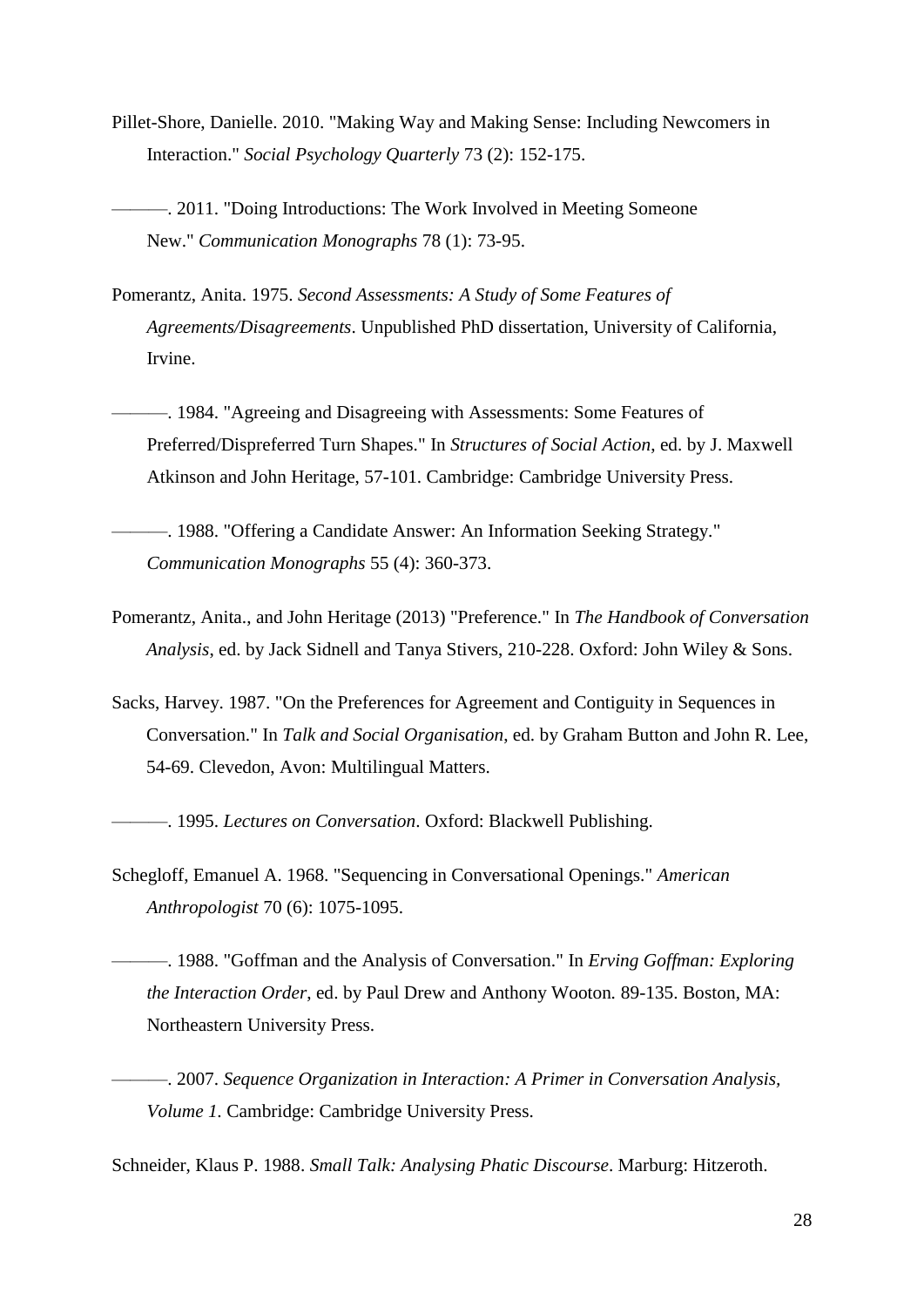- Schönbach, Peter. 1990. *Account Episodes: The Management or Escalation of Conflict*. Cambridge: Cambridge University Press.
- Scott, Marvin B., and Stanford M. Lyman. 1968. "Accounts." *American Sociological Review* 33 (1): 46-62.
- Semin, Gün R., and Antony S. R. Manstead. 1983. *The Accountability of Conduct: A Social Psychological Analysis*. London: Academic Press.
- Stivers, Tanya. 2008. "Stance, Alignment, and Affiliation during Storytelling: When Nodding is a Token of Affiliation." *Research on Language and Social Interaction* 41 (1): 31-57.
- ———. 2010. "An Overview of the Question–Response System in American English Conversation." *Journal of Pragmatics* 42 (10): 2772-2781.
- Stivers, Tanya, Lorenza Mondada, and Jakob Steensig. 2011. "Knowledge, Morality and Affiliation in Social Interaction." In *The Morality of Knowledge in Conversation*, ed. by Tanya Stivers, Lorenza Mondada and Jakob Steensig, 3-24. Cambridge: Cambridge University Press.
- Stivers, Tanya., and Jeffrey D. Robinson. 2006. "A Preference for Progressivity in Interaction." *Language in Society* 35 (3): 367-392.
- Stivers, Tanya., and Federico Rossano. 2010. "Mobilizing Response." *Research on Language and Social Interaction* 43 (1): 3-31.
- Stokoe, Elizabeth. 2010. ""Have You been Married, Or…?": Eliciting and Accounting for Relationship Histories in Speed-Dating Interaction." *Research on Language and Social Interaction* 43 (3): 260-282.
- Svennevig, Jan. 1999. *Getting Acquainted in Conversation: A Study of Initial Interactions*. Amsterdam: John Benjamins Publishing.
- ———. 2014. "Direct and Indirect Self-Presentation in First Conversations." *Journal of Language and Social Psychology* 33 (3): 302-327.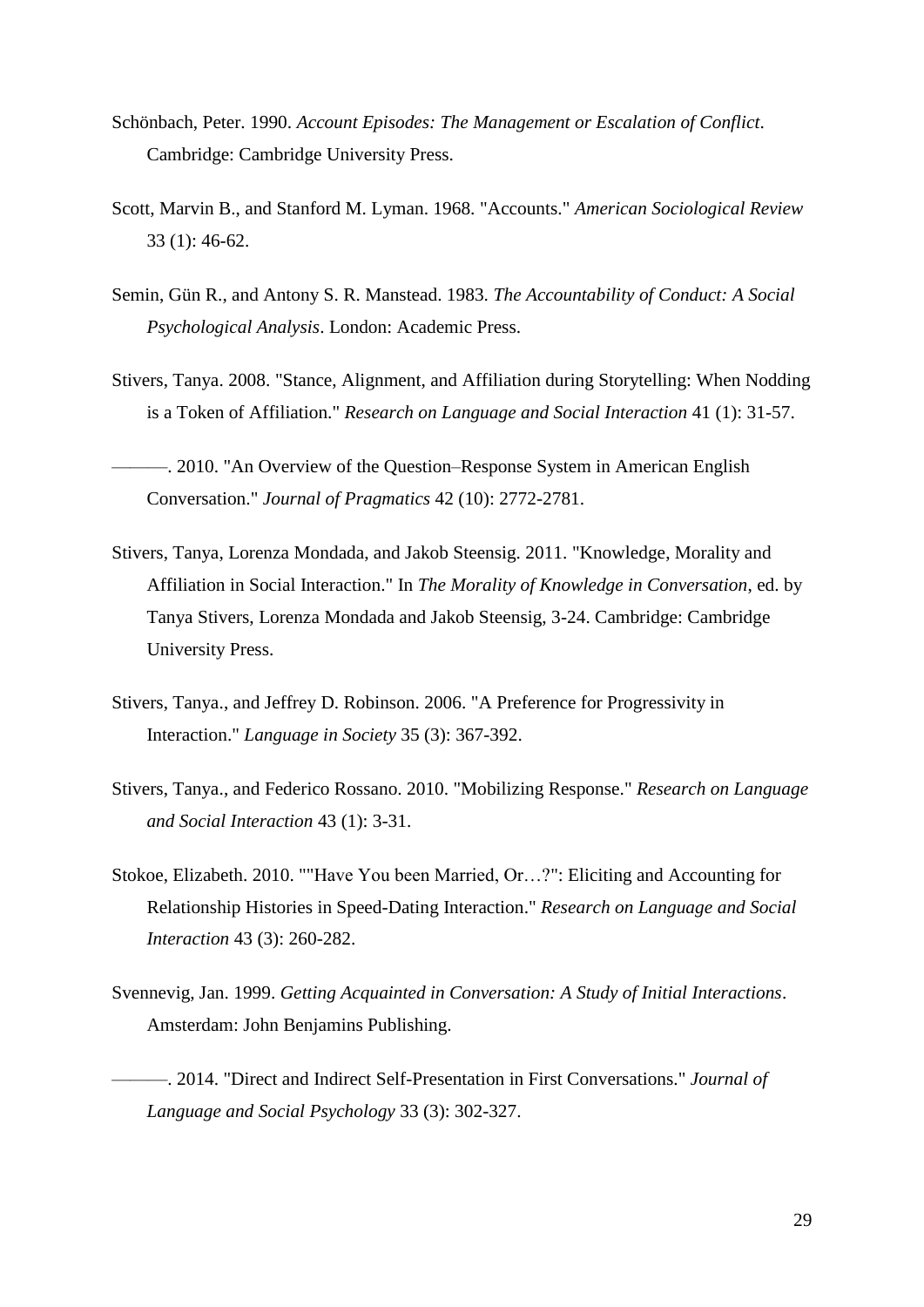Tannen, Deborah. 2007. *Talking Voices: Repetition, Dialogue, and Imagery in Conversational Discourse*. Cambridge: Cambridge University Press.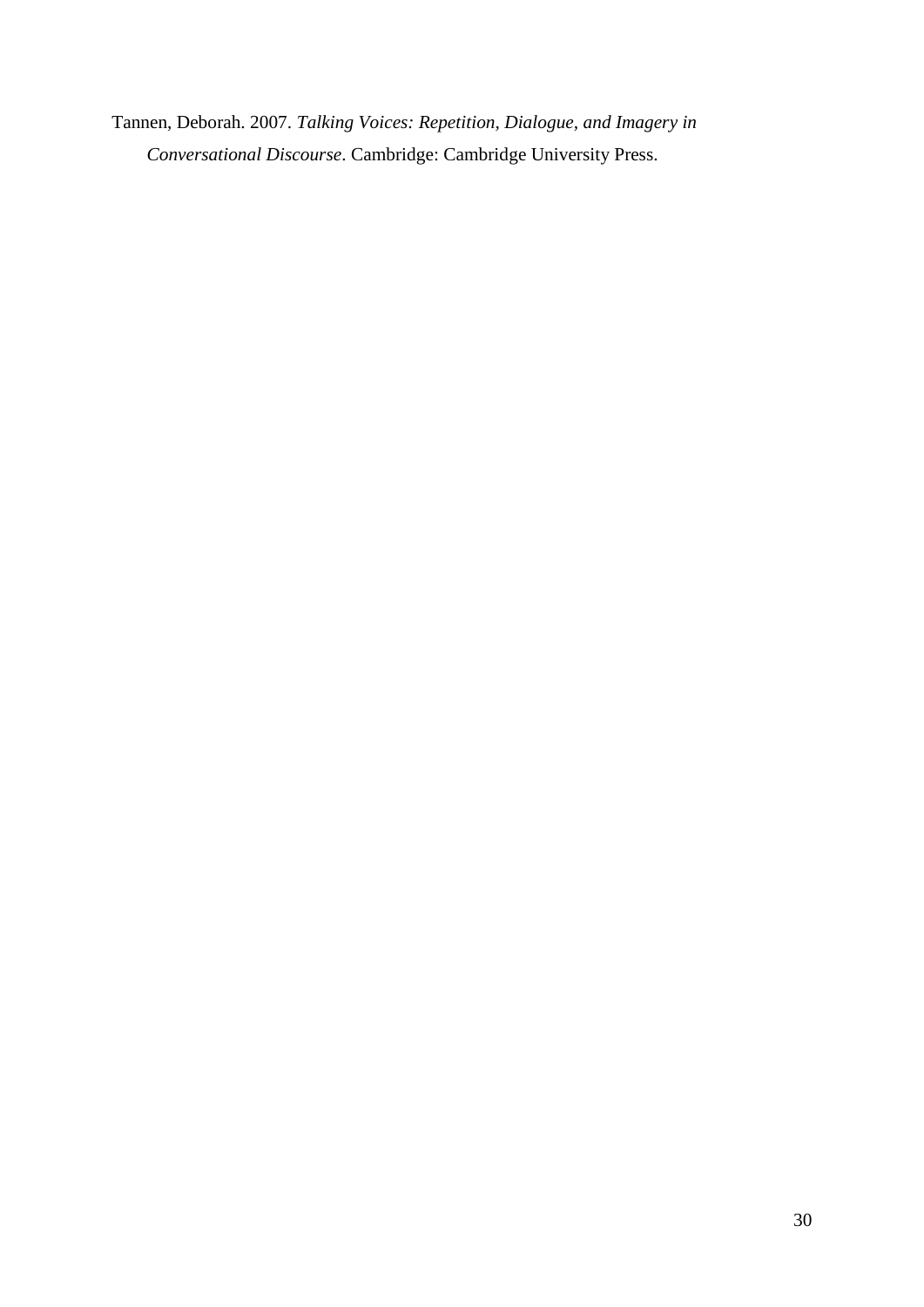## **Appendix:** Additional transcription conventions

| $\sqrt{2}$ | $1^1$ | Superscript numbers are used where necessary to indicate what              |
|------------|-------|----------------------------------------------------------------------------|
|            |       | $talk/action$ is in overlap with what other talk/action(s).                |
| ((nodes))  |       | Gesture is transcribed in italics, within double round brackets and on a   |
|            |       | dedicated gesture line in order to see when a gesture starts and begins in |
|            |       | relation to the talk.                                                      |
| $\approx$  | ⊱     | Talk which shows participant "putting on a voice".                         |